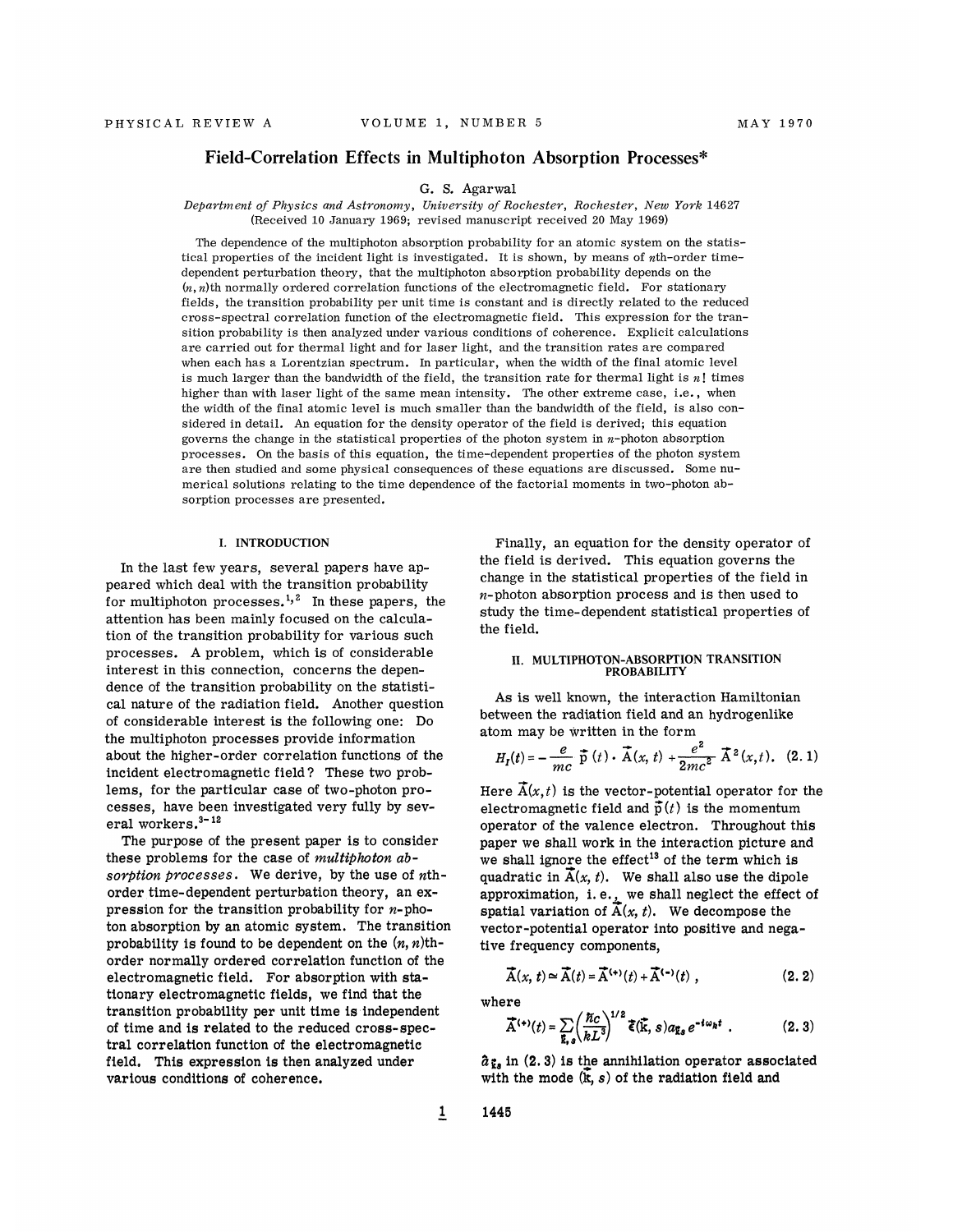$\epsilon(\vec{k}, s)$  are unit polarization vectors.

The time-development operator in the interaction picture is given by

$$
U_I(t) = T \exp[-(i/\hbar) \int_0^t H_I(t') dt'] , \qquad (2.4)
$$

where  $H_I(t)$  is the interaction Hamiltonian in the interaction picture and  $T$  is Dyson's time-ordering operator. We can express (2. 4) in the form

$$
U_f(t) = \sum_{n=0}^{\infty} U_f^{(n)}(t) , \qquad (2.5)
$$

where  $U_{I}^{(n)}(t) = (-i/\hbar)^{n} (1/n!)$ 

$$
\times \int_0^t \cdots \int T\left[H_I(t_1) \cdots H_I(t_n)\right] dt_1 \cdots dt_n
$$
  
=  $(-i/\hbar)^n \int_0^t \cdots \int \Theta(t_1 - t_2) \cdots \Theta(t_{n-1} - t_n)$   

$$
\times H_I(t_1) \cdot H_I(t_2) \cdots H_I(t_n) dt_1 \cdots dt_n .
$$
 (2.6)

Here,  $\Theta(\tau)$  is the step function defined by

$$
\Theta(\tau) = 1, \quad \text{if } \tau > 0 \n= 0, \quad \text{if } \tau < 0.
$$
\n(2.7)

Let 
$$
|i\rangle_A
$$
 be the initial state of the atom, assume to be the ground state, and  $|f\rangle_A$  be the final state of the atom. Let  $|i\rangle_F$  and  $|f\rangle_F$  be the initial and final

states of the radiation field, respectively. Then the probability that the system has made a transition to a state  $|f\rangle_A \otimes |f\rangle_F$  is given by

$$
P(t) = |F f| \sqrt{\frac{1}{2} \sqrt{f} |U_I(t)|} i \rangle_A |i \rangle_F |^2 . \qquad (2.8)
$$

Since we are only interested in photon absorption processes, the effective Hamiltonian is

$$
H_{\text{eff}}(t) = \left(-e/mc\right)\vec{p}(t) \cdot \vec{A}^{(+)}(t) . \qquad (2.9)
$$

Since  $H_{\text{eff}}(t)$  as given by (2.9), is linear in  $\vec{A}^{(+)}(t)$ , it is sufficient to replace  $U_r(t)$  in (2.8) by  $\Psi_r^{(n)}(t)$ in order to describe  $n$ -photon absorption processes. Here  $\mathfrak{u}_t^{(n)}(t)$  is given by

$$
\begin{aligned} \mathbf{u}^{(n)}(t) &= (-i/\hbar) \, n(-e/mc)^n \\ &\times \int_0^t \dots \int dt_1 \dots dt_n \, \Theta(t_1 - t_2) \dots \Theta(t_{n-1} - t_n) \\ &\times \bar{\mathbf{p}}(t_1) \cdot \vec{\mathbf{A}}^{(+)}(t_1) \, \bar{\mathbf{p}}(t_2) \cdot \vec{\mathbf{A}}^{\dagger}(t_2) \dots \bar{\mathbf{p}}(t_n) \cdot \vec{\mathbf{A}}^{\dagger}(t_n) \quad . \end{aligned} \tag{2.10}
$$

Thus the transition probability for  $n$ -photon absorption processes is given by

$$
P^{(n)}(t) = |F \langle f | A \langle f | U^{(n)}(t) | i \rangle_A | i \rangle_F |^2 . \qquad (2.11)
$$

For such processes the final state of the field is not known. Hence we sum  $P^{(n)}(t)$ , given by (2. 11), over all the final states of the field. We also suppose that the initial state of the field is described by the density operator

$$
\rho_F(0) = \sum_{i_F} \rho_{i_i} |i\rangle_F \langle i|_F . \qquad (2.12)
$$

Then the expression for the transition probability becomes

$$
P^{(r)}(t) = \sum_{i_F f_F} \rho_{ii} |_{F} \langle f |_{A} \langle f | \mathbf{u}^{(r)}(t) | i \rangle_{A} | i \rangle_{F} |^{2}
$$
  

$$
= \sum_{i_F, f_F} \rho_{ii} |_{F} \langle f |_{A} \langle f | \mathbf{u}^{(r)}(t) | i \rangle_{A} | i \rangle_{F}
$$
  

$$
\times |_{F} \langle i |_{A} \langle i | \mathbf{u}^{(r)}(t) | f \rangle_{A} | f \rangle_{F}
$$
  

$$
= \mathrm{Tr}_{F} \rho_{F} \langle i | \mathbf{u}^{(r)}(t) | f \rangle_{A} |_{A} \langle f | \mathbf{u}^{(r)}(t) | i \rangle_{A} ,
$$
  
(2.13)

where  $Tr_F$  denotes the trace over the field variables. Our method follows in part to that employed in Ref. 9. Now following Mollow<sup>9</sup> we introduce the function

$$
\Psi_{j_1} \cdots j_n (t_1, t_2, \cdots, t_n) = (e/\hbar m c)^n \Theta(t_1 - t_2) \cdots \Theta(t_{n-1} - t_n) \Lambda(f | p_{j_1}(t_1) p_{j_2}(t_2) \dots p_{j_n}(t_n) | i \rangle_A .
$$
\nIn terms of  $\Psi$ , (2.13) can be written in the form

$$
P^{(n)}(t) = \sum_{\{i_n\}, \{j_n\}} \int_0^t \cdots \int dt_1 \cdots dt_n dt_1' \cdots dt_n' \operatorname{Tr}_F \left\{ \rho_F(0) A_{i_1}^{(-)}(t_1') \cdots A_{i_n}^{(-)}(t_n') A_{j_1}^{(+)}(t_1) \cdots A_{j_n}^{(+)}(t_n) \right\}
$$
  
 
$$
\times \Psi_{i_1}^* \cdots \Psi_{i_n}^*(t_1', \cdots, t_n') \Psi_{j_1} \cdots j_n(t_1, \cdots, t_n).
$$
 (2.15)

We shall now express (2. 15), in terms of the  $(n, m)$ th-order normally ordered correlation function  $G^{(n,m)}$ 

of the electromagnetic field, defined by .',, , G,'":". (t,', , t"'; t".",t")=Tr,ft&, (O)A!-&(t',). A!-'(t"')A'."(t,) . A,.'&(t")) . (2.lfo

Combining  $(2. 15)$  and  $(2. 16)$ , we obtain the following expression for the transition probability:

'"'( )= 5 f <sup>~</sup> .dt"' G,'". <sup>~</sup> ' <sup>~</sup> f dt, <sup>~</sup> <sup>~</sup> dt"dt, .".', ...; (t,', <sup>~</sup> <sup>~</sup> ~, t"'; t"~<sup>~</sup> ~, t") , ,, )t~ ) n n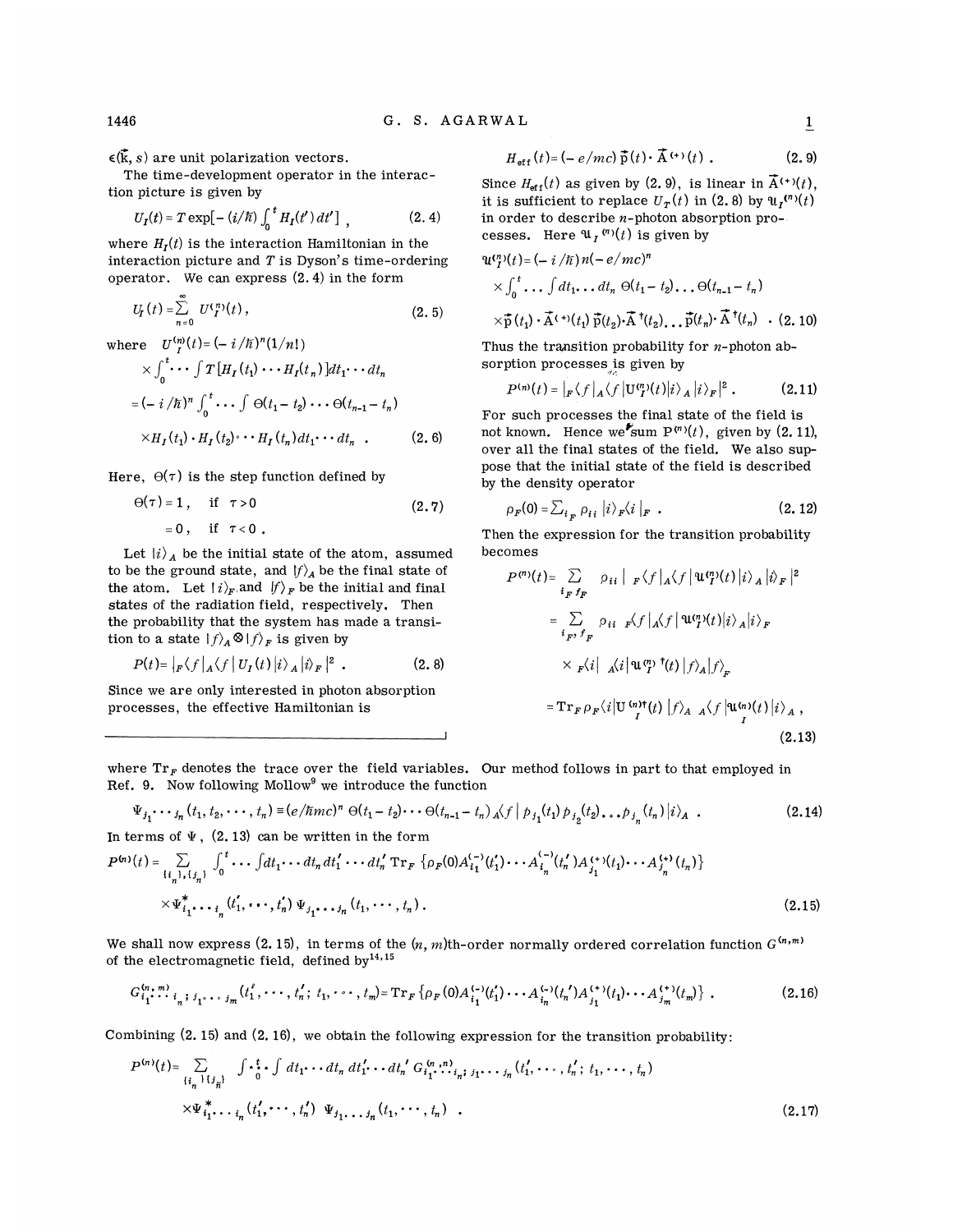From (2.17) it is clear that the transition probability  $P^{(n)}(t)$  depends on the  $(n, n)$ th-order normally ordered correlation functions of the electromagnetic field.<sup>16</sup> Hence, experiments on  $n$ -photon absorption processes should provide information about correlation functions of the type  $G^{(n,n)}$  of the field. <sup>16(a)</sup> It may be shown by straightforward calculation that  $\Psi$  is given by

$$
\Psi_{\{i_{n}\}}(\{\tau_{n}\}) = \left[\frac{i}{2}\pi^{n-1}/(2\pi)^{n-1}\right] \int_{-\infty}^{+\infty} f \, d\{\omega_{n-1}\} \, \Phi_{\{i_{n}\}}(\{\omega_{n-1}\}) \exp\left[i\,t_{1}(\omega_{f}-\omega_{1})+it_{2}\,(\omega_{1}-\omega_{2})+\cdots+it_{n}\,\omega_{n-1}\right],\tag{2.18}
$$

$$
\text{where } \Phi_{\{i_n\}}(\{\omega_{n-1}\}) = \left(\frac{e}{\hbar m c}\right)^n \sum_{\{k_{n-1}\}} \frac{\mathbf{A}\langle f | p_{i_1} | k_1 \rangle_{A} \cdots \mathbf{A}\langle k_{n-1} | p_{i_n} | i \rangle_{A}}{\omega_1 - \omega_{k_1} + i\epsilon_1\cdots(\omega_{n-1} - \omega_{k_{n-1}} + i\epsilon_{n-1})} \tag{2.19}
$$

Here  $\epsilon_i$  are infinitesimal positive quantities and the summation in (2.19) is over all the intermediate states of the atom. We have also used the notation  $\{\gamma_n\}$  for  $\{\gamma_1, \gamma_2, \ldots, \gamma_n\}$ . Using (2.17) and (2.18), we obtain  $d\{\omega_{n-1}^{\ell} \, ; \, \omega_{n-1}\}\sum_{\{i_{n}\}, \{j_{n}\}} \Phi_{\{i_{n}^{\ast}\}}(\{\omega_{n-1}^{\prime}\}) \Phi_{\{j_{n}\}} (\{\omega_{n-1}\})$  $\times \int \cdot \int_{0}^{t} \cdot \int \frac{d \{t'_n : t_n\}}{(2\pi)^{2n-2}} G_{\{t'_n\}}(t'_n) ; (\{t'_n\}; \{t_n\}) \exp[i t_1(\omega_f - \omega_1) + \cdots + it_n \omega_{n-1} - it'_1(\omega_f - \omega'_1) - \cdots - it'_n \omega'_{n-1}].$  (2.20)

For large time intervals  $(t-\infty)$ , it is evident that the transition probability  $P^{(n)}(t)$  tends to  $P^{(n)}$  where

$$
P^{(n)} = \int \cdots \int_{\omega}^{\infty} d \{\omega'_{n-1}, \omega_{n-1}\} \sum_{\{i_n\} \{j_n\}} \Phi_{\{i_n\}}^{\ast} (\{\omega'_{n-1}\}) \Phi_{\{j_n\}} (\{\omega_{n-1}\}) (2\pi)^2 \chi_{\{i_n\}, \{j_n\}}^{(n,n)}(\omega_f - \omega'_1, \dots, \omega'_{n-1})
$$
\n
$$
\omega'_{n-1}, \omega_f - \omega_1, \dots, \omega_{n-1}), \tag{2.21}
$$

and where 
$$
\chi^{(n,n)}
$$
 is the 2*n*th-order cross-spectral correlation function (cf. Ref. 17) and is given by\n
$$
\chi^{(n,n)}_{\{i_n\},\{j_n\}}(\{\omega'_n\};\{\omega_n\}) = \frac{1}{(2\pi)^{2n}} \int \cdots \int d\{t'_n;t_n\} G_{\{i_n\},\{j_n\}}(\{t'_n\};\{t_n\}) \exp\left(i\sum_{i=1}^n t_i \omega_i - i\sum_{i=1}^n t'_i \omega'_i\right).
$$
\n(2.22)

#### III. ABSORPTION BY STATIONARY FIELDS

Since practically all the experiments are performed with stationary radiation fields, we shall consider the absorption by stationary fields more fully. A stationary field is one for which the statistical properties are independent of the origin of time, hence for such a field all averages are invariant under time translation. In particular, for stationary fields, one has

$$
G_{\{i_n\}}^{(n,n)}(t_n,\{\{t'_n+\tau\}\};\{t_n+\tau\})=G_{\{i_n\}}^{(n,n)}(t_n,\{\tau'_n\};\{t_n\}),\tag{3.1}
$$

where  $\tau$  is arbitrary time interval. Using a generalization of the Wiener-Khintchine theorem<sup>17</sup> (applied to the present situation), we have, for any stationary field,

$$
\chi_{\{i_n\},\{j_n\}}(\{\omega_n'\};\{\omega_n\}) = \delta\{\sum_{i=1}^n (\omega_i'-\omega_i)\}\widetilde{\chi}_{\{i_n\},\{j_n\}}(\{\omega_n'\};\{\omega_{n-1}\},0),
$$
\n(3.2)

where  $\tilde{\chi}_{\{i_n\},\{j\}}^{(n,n)}(\{\omega_n'\}; {\omega_{n-1}\}, 0) = \int d\omega_n \chi_{\{i_n\},\{j_n\}}(\{\omega_n'\}; {\omega_n\})$ 

$$
\int_{-\infty}^{+\infty} \int \frac{d\{t'_n\,;\,t_{n-1}\}}{(2\pi)^{2n-1}} G_{\{t'_n\},\{t'_n\}}(\{t'_n\},\{t_{n-1}\},0) \exp\Bigl(-i\sum_{i=1}^n \omega'_i t'_i + i\sum_{i=1}^{n-1} \omega_i t_i\Bigr). \hspace{1cm} (3.4)
$$

In view of (3. 1), the transition probability 
$$
P^{(n)}(t)
$$
, as given by (2. 20), may also be expressed in the form  
\n
$$
P^{(n)}(t) = \int \cdots \int_{-\infty}^{+\infty} d\{\omega'_{n-1}; \omega_{n-1}\} \sum_{\{i_n\} \{j_i\}} \Phi_{\{i_n\}}(\{\omega'_{n-1}\}) \Phi_{\{j_n\}}(\{\omega_{n-1}\})
$$
\n
$$
\times \frac{1}{(2\pi)^{2n-2}} \int_{0}^{t} dt_n \int_{-t_n}^{t-t_n} d\{t'_n; t_{n-1}\} \exp[-it'_1(\omega_t - \omega'_1) \cdots -it'_n \omega'_{n-1} + it_1(\omega_t - \omega_1) + \cdots + it_{n-1}(\omega_{n-2} - \omega_{n-1})] G^{(n,m)}_{\{i_n\} \{j_n\}}(\{t'_n\}; \{t_{n-1}\}, 0).
$$
\n(3.5)

We now make the usual approximation of the perturbation theory, i.e., we assume that  $t$  is much greater than the inverse bandwidth of the field, i. e. ,

$$
t \gg (1/\Delta\omega). \tag{3.6}
$$

We may then extend the limits of the integrals over  $\{t'_n; t_{n-1}\}$  to  $\pm \infty$  and the transition probability  $P^{(n)}(t)$  be-

(3. 3)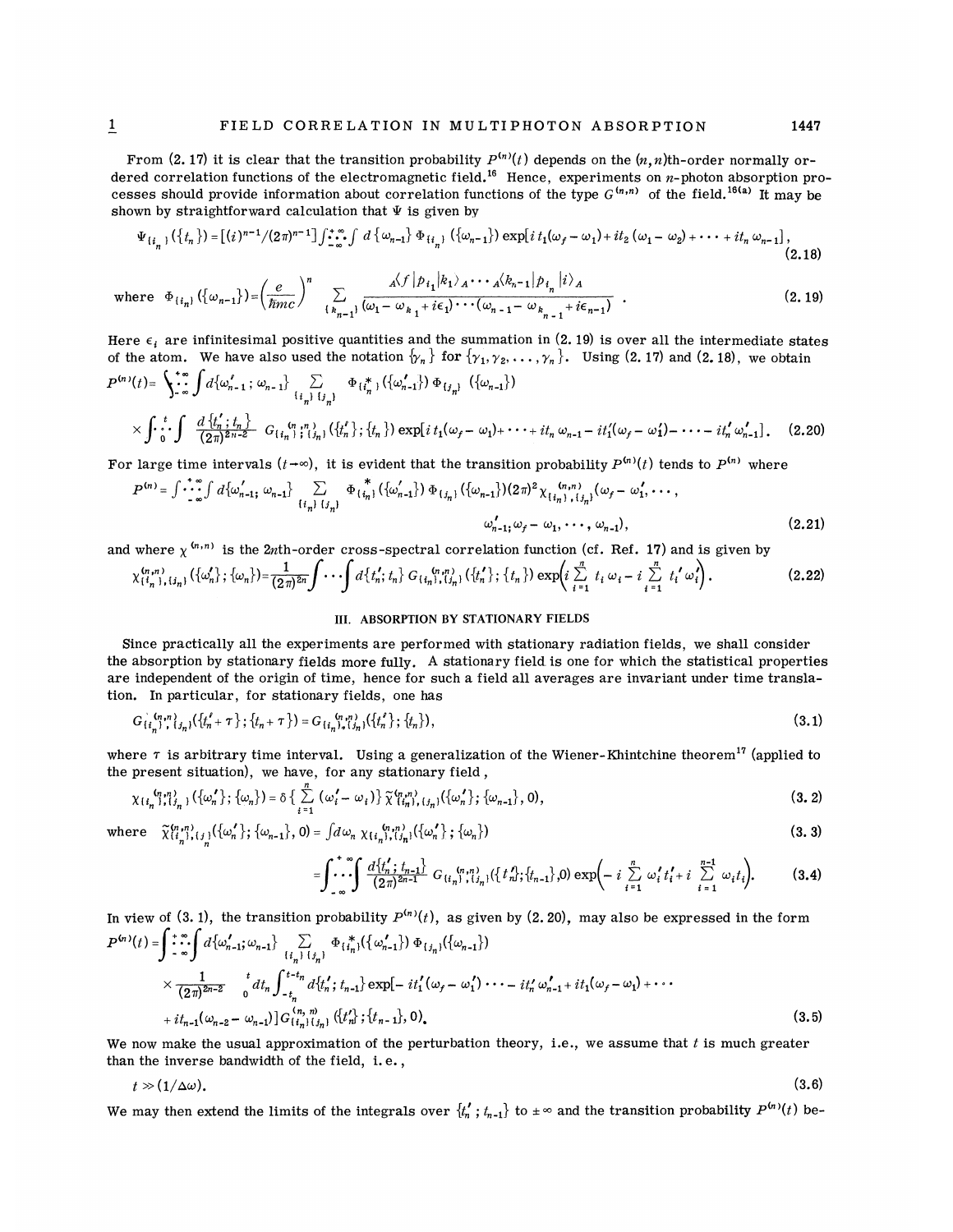comes proportional to time. Let  $W^{(n)}$  be the transition probability per unit time. According to  $(3, 3),$ (3. 5), and (3. 8) it is given by

$$
W^{(n)}(\omega_f) = (2\pi) \int \cdots \int_{\infty}^{\infty} \int d\{\omega'_{n-1}; \omega_{n-1}\} \sum_{\{i_n\} \{j_n\}} \Phi_{\{i_n\}}(\{\omega'_{n-1}\}) \Phi_{\{j_n\}}(\{\omega_{n-1}\}) \tilde{\chi}_{\{i_n\}, \{j_n\}} \omega_{\{i_n\}} \times (\omega_f - \omega'_1, \cdots, \omega'_{n-2} - \omega'_{n-1}, \omega'_{n-1}; \omega_f - \omega_1, \cdots, \omega_{n-2} - \omega_{n-1}, 0) .
$$
\n(3.7)

In (3.7) we have displayed explicitly the argument  $\omega_f$  in order to show the dependence of  $W^{(n)}$  on the energy of the final state of the atom. Expression  $(3, 7)$  shows clearly the dependence of the *n*-photon absorption probability per unit time on the 2nth-order reduced cross-spectral (normally ordered) correlation function of the radiation field.

We will now express  $(3.7)$  in a slightly different form, which takes into account the symmetry proper-We will now express (0.1) in a slightly different form, which takes the account the symmetry proper-<br>ties of the correlation function  $\chi^{(n, n)}$ . It is evident that  $\chi^{(n, n)}(\omega_n^1;\{\omega_n\})$  is invariant under the permutation of the indices  $1, 2, \dots, n$ . In view of this symmetry property, Eq. (3.7) may be rewritten

$$
W^{(n)}(\omega_f) = (2\pi) \int \cdots \int_{-\infty}^{\infty} d\{\omega'_{n-1}\,;\,\omega_{n-1}\} \sum_{\{i_n\} \{j_n\}} \widetilde{\Phi}_{\{i_n\}}^* (\{\omega'_{n-1}\}) \widetilde{\Phi}_{\{j_n\}} (\{\omega_{n-1}\}) \widetilde{\chi}_{\{i_n\}}^{\{n,n\}} (j_n) \times (\omega_f - \omega'_1, \ldots, \omega'_{n-1}\,;\,\omega_f - \omega_1, \ldots, \omega_{n-2} - \omega_{n-1}, 0) ,
$$
\n(3.8)

where 
$$
\tilde{\Phi}_{\{i_n\}}(\{\omega_{n-1}\}) = (n!)^{-1} [\sum_{\Pi} \Phi_{i_{i_1}}, \ldots, \Phi_{i_n}(\nu_{i_1} \cdots \nu_{i_{n-1}})]
$$
 (3.9)

The symbol  $\Sigma_{\pi}$  in (3.9) denotes summation over all the permutation  $l_1 \ldots l_n$  of the indices  $1, 2 \ldots n$ and the arguments  $v_{i_1} \cdots v_{i_{n-1}}$  are defined by the following set of equations:

$$
\omega_f - \nu_{i_1} = \mu_{i_1}, \quad \nu_{i_1} - \nu_{i_2} = \mu_{i_2}, \cdots
$$

$$
\cdots, \nu_{i_{n-2}} - \nu_{i_{n-1}} = \mu_{i_{n-1}}, \quad \nu_{i_{n-1}} = \mu_{i_n} \quad . \quad (3.10)
$$

The quantities  $\mu_{i_1} \dots \mu_{i_n}$  are obtained from the permutation

$$
\begin{pmatrix} 1 & 2 \cdots n \\ l_1 & l_2 \cdots l_n \end{pmatrix}
$$

of the quantities  $\mu_1, \ldots, \mu_n$  defined by the set of relations

$$
\omega_f - \omega_1 = \mu_1, \quad \omega_1 - \omega_2 = \mu_2, \cdots
$$
  
...
$$
\cdots, \omega_{n-2} - \omega_{n-1} = \mu_{n-1}, \quad \omega_{n-1} = \mu_n \quad . \tag{3.11}
$$

In particular, for  $n=2$  we have

$$
\tilde{\Phi}_{i_1 i_2}(\omega) = \frac{1}{2} [\Phi_{i_1 i_2}(\omega) + \Phi_{i_2 i_1}(\omega_f - \omega)] \quad . \tag{3.12}
$$

The expression (S.8) will prove very useful in later sections of this paper.

We have so far not taken into account the effects of linewidth of the intermediate and the final atomic states. The effects of the linewidth of the intermediate states are easily taken into account by introducing, in a phenomenological manner, the damping coefficients. Let  $\gamma_j$  be the decay<br>rate due to spontaneous emission from the level j. Then  $\Phi$  as given by (2.19) is to be replaced by

$$
\Phi_{\{i_n\}}(\{\omega_{n-1}\}) = (e/\hbar m c)^n \times \sum_{\{k_{n-1}\}} \frac{A \langle f | p_{i_1} | k_1 \rangle_{A^*} \cdots A \langle k_{n-1} | p_{i_n} | i \rangle_A}{(\omega_1 - \omega_{k_1} + i\gamma_1/2) \cdots (\omega_{n-1} - \omega_{k_{n-1}} + i\gamma_{n-1}/2)} \tag{3.13}
$$

In order to take into account the width of the final state, we average the result (3.7), over a line-shape function, which for simplicity we take to be a Lorentzian of width  $\gamma_f$ . The final expression for transition probability is then found to be

$$
W^{(n)} = (\gamma_f/2\pi) \int d\omega (\omega^2 + \frac{1}{4}\gamma_f^2)^{-1} W^{(n)}(\omega_f + \omega), \quad (3.14)
$$

where  $W^{(n)}(\omega_f+\omega)$  and  $\Phi$  are given by (3.7) and

(3.13), respectively. In the presence of collisions and also of very intense fields, the Lorentzian line-shape function should be replaced by a more general line-shape function. '

#### A. Absorption by Pure-Mode Fields

We now consider a special class of fields for which there is excitation in only one mode. We

 $\mathbf{1}$ 

1448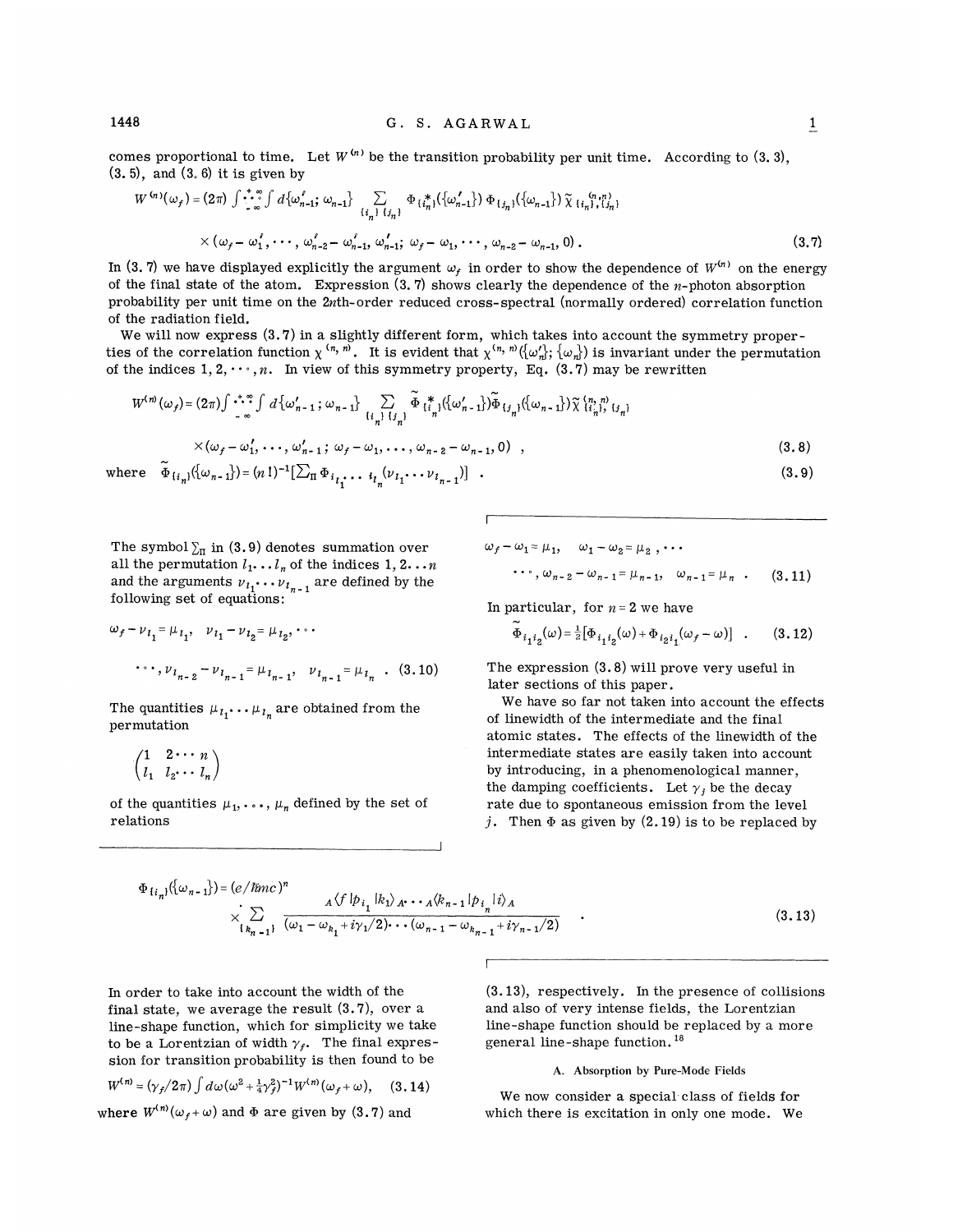would call such fields pure-mode fields.<sup>19</sup> Such fields are completely coherent in the sense that all even ordered  $(m = n)$  correlation functions factorize, i.e.,

$$
G_{\{i_n\}}^{\{n,\,n\}}(t_n,\{\{t_n\},\{t_n\}) = \prod_{i=1}^n \left[ \mathcal{S}_{i_i}^*(t_i') \mathcal{S}_{j_i}(t_i) \right] . \quad (3.15)
$$

Let  $\tilde{\mathscr{E}}^{(\omega)}$  be the Fourier transform of  $\tilde{\mathscr{E}}(t)$ . Then it follows from (3.7) and (3. 15) that

$$
W^{(n)}(\omega_f) = (2\pi) \int_{-\infty}^{+\infty} \int d\{\omega'_{n-1}; \omega_{n-1}\}\n\times \sum_{\{i_n\}} \Phi^*_{\{i_n\}}(\{\omega'_{n-1}\}) \Phi_{\{i_n\}}(\{\omega_{n-1}\})\n\times \tilde{\mathcal{E}}^*_{i_1}(\omega_f - \omega'_1) \cdots \tilde{\mathcal{E}}^*_{i_n}(\omega'_{n-1})\n\times \tilde{\mathcal{E}}^*_{i_1}(\omega_f - \omega_1) \cdots \tilde{\mathcal{E}}^*_{i_n-1}(\omega_{n-2} - \omega_{n-1}) \mathcal{E}_{i_n}(0)\n\times \tilde{\mathcal{E}}_{i_1}(\omega_f - \omega_1) \cdots \tilde{\mathcal{E}}_{i_{n-1}}(\omega_{n-2} - \omega_{n-1}) \mathcal{E}_{i_n}(0)\n\times (3.16)
$$

On the other hand, it is well known<sup>20</sup> that a field which is stationary and mode pure is a monochromatic field, i. e. ,

$$
\widetilde{\mathcal{E}}(\omega) = \delta(\omega - \omega_0) \, \alpha(\omega_0) \,. \tag{3.17}
$$

The final expression for the transition probability with monochromatic fields is obtained by combining  $(3. 16)$  and  $(3. 17)$  and the result for *linearly* polarized fields is

$$
W^{(n)}(\omega_f) = (2\pi)I^n \delta(\omega_f - n\omega_0)
$$
  
 
$$
\times \Phi \{ (n-1)\omega_0, \cdots, 2\omega_0, \omega_0 \} |^2, \qquad (3.18)
$$

 $\{\cdot \cdot \cdot \| d_{\{\omega_{n-1}'; \omega_{n-1}\}}\}$  where *I* is the intensity of the incident light beam. Thus, one obtains

$$
W^{(n)}(\omega_f) \propto I^n \,. \tag{3.19}
$$

Hence, the  $n$ -photon absorption probability per unit time, for stationary pure-mode fields, is proportional to the *n*th power of intensity.<sup>21</sup> Note that the  $\delta$  function in  $(3.18)$  corresponds to conservation of energy and in general should be replaced by an appropriate line-shape function. The properties of the atomic system are contained in the quantity  $|\Phi|^2$  which may be called the quantum-efficiency parameter of the system (cf. Ref. 16a).

## B. Absorption by a Class of Stationary Fields

We now consider an important class of stationary fields for which the phase-space functional<sup>22-24</sup>  $F^{(A)}$  $({z_{ks}})$  is dependent only on the moduli of  $z_{ks}$  and not on the phases. This class includes thermal field and the field of a single-mode laser.<sup>15</sup> In this case, it can be shown that<sup>"</sup><br>  $\langle a_{\mu_1^*}^{\dagger} \cdots a_{\mu_n^*}^{\dagger} a_{\mu_1} \cdots a_{\mu_n} \rangle = \delta^{(n)}(\{\mu_n^{'}; \mu_n\}) \chi_n'(\{\mu_n\})$ ,

$$
\langle a_{\mu_1}^{\dagger} \cdots a_{\mu_n}^{\dagger} a_{\mu_1} \cdots a_{\mu_n} \rangle = \delta^{(n)}(\{\mu_n^{\dagger}; \mu_n\}) \chi_n'(\{\mu_n\}) \tag{3.20}
$$

where, for brevity, we have denoted the indices 
$$
(\vec{k}, s)
$$
 collectively by the index  $\mu$  and  
\n
$$
s^{(n)}(\{\mu'_n; \mu_n\}) = \sum_{\tau} \delta_{\mu'_1 \mu_p} \delta_{\mu'_2 \mu_q} \cdots \delta_{\mu'_n \mu_r}.
$$
\n(3.21)

The  $\Sigma_{\pi}$  in (3. 21) denotes summation over all n! permutations of the indices 1, 2,  $\cdots$ , n. It can then be given by

shown by straightforward but long calculations that the reduced cross-spectral correlation function is given by\n
$$
\tilde{\chi}_{\{i_n\},\{j_n\}}^{(n,n)}(\{\omega'_n\};\{\omega_{n-1}\},0) = \left(\frac{\hbar c^2}{L^3}\right)^n \sum_{\{\mu'_i\}\,\{\mu_i\}} (\omega_{\mu'_1} \cdots \omega_{\mu'_n} \omega_{\mu_1} \cdots \omega_{\mu_n})^{-1/2} \epsilon_{i_1}^*(\mu'_1) \cdots \epsilon_{i_n}^*(\mu'_n)
$$
\n
$$
\times \epsilon_{j_1}(\mu_1) \cdots \epsilon_{j_n}(\mu_n) \delta^{(n)}(\{\mu'_n\};\ \mu_n)\left[\prod_{i=1}^n \delta(\omega_{\mu'_i} - \omega'_i)\prod_{i=1}^{n-1} \delta(\omega_{\mu_i} - \omega_i)\right].
$$
\n(3.22)

On substituting (3.22) in (3.8), we obtain the following expression for the transition probability per unit time:

$$
W^{(n)}(\omega_f) = (2\pi)(n!) \left(\frac{\hbar c^2}{L^3}\right)^n \sum_{\{\mu_n\}} \chi_n'(\{\mu_n\}) (\omega_{\mu_1} \cdots \omega_{\mu_n})^{-1} \delta(\omega_f - \sum_{i=1}^n \omega_{\mu_i})
$$
  
 
$$
\times |\sum_{\{j_n\}} \left[ \prod_{i=1}^n \epsilon_{j_i} (\mu_i) \right] \tilde{\Phi}_{\{j_n\}} \{ (\omega_f - \omega_{\mu_1}), \cdots, (\omega_f - \omega_{\mu_1} \cdots - \omega_{\mu_{n-1}}) \} |^2.
$$
 (3.23)

In obtaining (3.23) we have also made use of the fact that  $\chi'_n({\mu_n})$  is symmetric under the permutation of the indices  $1, \dots, n$  and the definition  $(3.9)$ .

We again find that, for the particular class of fields considered in this section, the transition probability is completely determined by the reduced cross-spectral density. It seems worth noting that for both thermal field and the laser field oscillating in a single mode, the reduced cross-spectral density factorizes,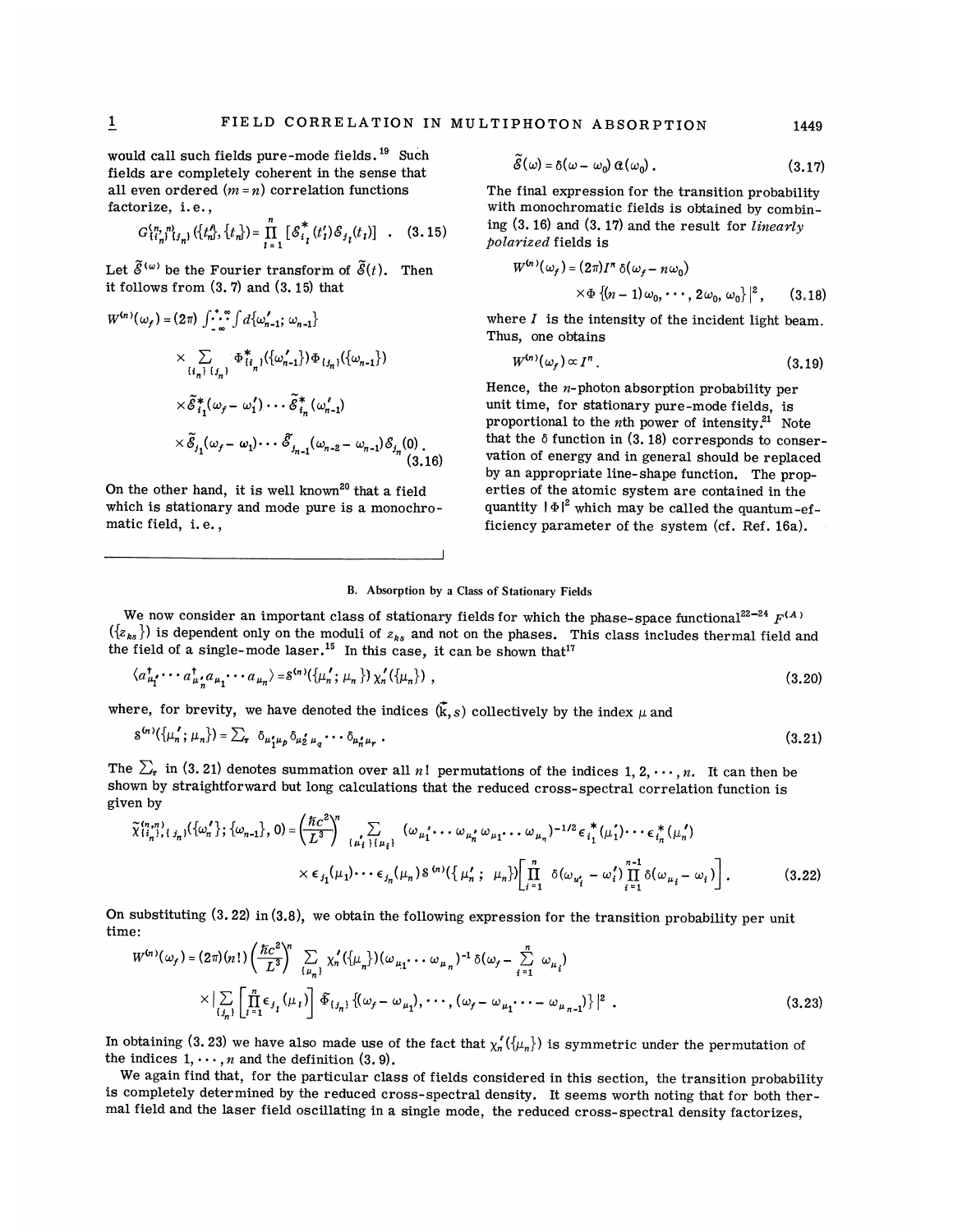1450 G. S. AGARWAL

i. e. ,

$$
\chi_n'(\{\mu_i\}) = \prod_{i=1}^n \chi_i'(\mu_i'),\tag{3.24}
$$

with  $\chi'_1(\mu)$  representing the average number of photons in the mode  $\mu$ .

## C. Absorption by Quasimonochromatic Fields near Resonance

Consider a field whose frequency range is confined almost entirely to the domain  $\omega_0 - \frac{1}{2} \Delta \omega \leq \omega \leq \omega_0$  $+\frac{1}{2}\Delta\omega$ , where  $\omega_0$  is the mean frequency of the field and  $\Delta\omega \ll \omega_0$ . We shall also assume that the mean frequency  $\omega_0$  is near the resonant frequency  $\omega_f/n$ . Since  $\Delta\omega$  is very small, we may ignore the variation of  $\Phi$ with frequency over the range  $|\omega - \omega_0| \leq \frac{1}{2} \Delta \omega$ . It should also be noted that the reduced cross-spectral corwhen if equency over the range  $\omega = \omega_0 \cdot \frac{1}{2} \Delta \omega$ . It should also be noted that the reduced cross-spectral correlation function  $\tilde{\chi}^{(n,n)}$  is nonzero only when its arguments lie in the range  $|\omega - \omega_0| \le \frac{1}{2} \Delta \omega$ pression for the transition probability reduces to

$$
W^{(n)}\{\omega_f\} = \sum_{\{i_n\}_{i} \{j_n\}} \Phi_{\{i_n\}}^* \left( \{\omega_0\} \right) \Phi_{\{j_n\}} \left( \{\omega_0\} \right) \int_{-\infty}^{\infty} dt \, G_{\{i_n\},i_{j_n\}}^{\,(n,\,n)} \left( \{t\};\{0\} \right) \exp[-i\omega_f t] \,, \tag{3.25}
$$

where for the sake of brevity, we have denoted the arguments  $(\omega_0, \omega_0, \cdots, \omega_0)$  by  $\{\omega_0\}$ . The result (3.25) is again derived on the assumption that the final state of the atom corresponds to a sharp line with energy  $\hbar\omega_{\epsilon}$ , which is valid if the lifetime of the final state is much larger than the coherence time of the field. In the general case, we can make use of the result (3. 14) to obtain

$$
W^{(n)} = \sum_{\{i_n\} \{j_n\}} \Phi^*_{\{i_n\}}(\{\omega_0\}) \Phi_{\{j_n\}}(\{\omega_0\}) \int_{-\infty}^{+\infty} dt \, G^{(n,n)}_{\{i_n\},\{j_n\}}(\{t\};\{0\}) \exp[-i\omega_f t - \frac{1}{2}\gamma_f |t|] \tag{3.26}
$$

We now define another correlation function 
$$
\tilde{G}^{(n,n)}
$$
, which is related to  $G^{(n,n)}$  via the following relation:  
\n
$$
\tilde{G}^{(n,n)}(\lbrace t_n^A; \lbrace t_n \rbrace) \equiv G^{(n,n)}(\lbrace t_n^A; \lbrace t_n \rbrace) \exp\left[-i\omega_0 \left(\sum_{i=1}^n (t_i^{\prime} - t_i)\right)\right].
$$
\n(3.27)

Here we have separated out the rapidly fluctuating component of the field. On substituting  $(3, 27)$  in  $(3, 26)$ and making use of the translation invariance of  $G^{(n,n)}$ , we obtain the following result:

$$
W^{(n)} = 2 \sum_{\{i_n\}} \sum_{\{j_n\}} \Phi^*_{\{i_n\}}(\{\omega_0\}) \Phi_{\{j_n\}}(\{\omega_0\}) \int_{-\infty}^{+\infty} \tilde{G}^{(n,n)}_{\{i_n\},\{j_n\}}(\{-t\};\{t\}) \exp[2it(\omega_f - n\omega_0) - \gamma_f |t|] dt . \tag{3.28}
$$

For linearly polarized fields, (3. 28) reduces to

$$
W^{(n)} = 2 |\Phi(\{\omega_0\})|^2 \int_{-\infty}^{+\infty} \tilde{G}^{(n,n)}(\{-t\};\{t\}) \exp[2it(\omega_f - n\omega_0) - \gamma_f(t)] dt
$$
 (3.29)

The function  $\tilde{G}^{(n,n)}$  is a slowly varying function of its arguments and if the bandwidth of the field is small compared to the width of the final state of the atom  $(\Delta \omega \ll \gamma_f)$ , we may replace  $\tilde{G}^{(n,n)}(\{-t\};\{t\})$  in (3. 29) by its value for  $t = 0$ . Under these circumstances,  $(3, 29)$  reduces to  $(0, 0)$ 

$$
W^{(n)} \cong \tilde{G}^{(n,n)}\left(\{0\};\{0\}\right) \left|\Phi\left(\{\omega_0\}\right)\right| \, \, \left|\{ \gamma_f/[\frac{1}{4} \gamma_f^2 + (\omega_f - n\omega_0)^2] \right\} \,. \tag{3.30}
$$

Let us now compute the ratio  $W_{\text{th}}^{(n)}/W_{\text{coh}}^{(n)}$ , where  $W_{\text{th}}^{(n)}$  and  $W_{\text{coh}}^{(n)}$  are the transition probabilities for thermal and coherent light, respectively. We have, from (3. 30), that

$$
W_{\rm th}^{(n)}/W_{\rm coh}^{(n)} = G_{\rm th}^{(n,n)}(\{0\};\{0\})/G_{\rm coh}^{(n,n)}(\{0\};\{0\})\ .
$$

For thermal field one has<sup>25</sup>

$$
G^{\binom{n}{n}}\left(\left\{0\right\};\left\{0\right\}\right) = n! \left(\left\langle I\right\rangle^n\right) \tag{3.32}
$$

and for coherent field

$$
G_{\text{coh}}^{(n,n)}(\{0\};\{0\}) = \langle I \rangle^n \quad . \tag{3.33}
$$

For the purpose of comparison, we assume that both the fields have the same mean intensity  $\langle I \rangle$  and then from  $(3.31)$ - $(3.33)$  it follows that

$$
W_{\rm th}^{(n)}/W_{\rm coh}^{(n)} = n! \quad . \tag{3.34}
$$

Thus we conclude that for quasimonochromatic fields near resonance and with  $\gamma_f \gg \Delta \omega$ , the transition probability with thermal light is  $n!$  times higher than with coherent light.<sup>26</sup>

# D. n-Photon Absorption with Thermal Light

For a field in thermal equilibrium it is well known<sup>15</sup> that the higher-order correlation functions may be

 $\overline{1}$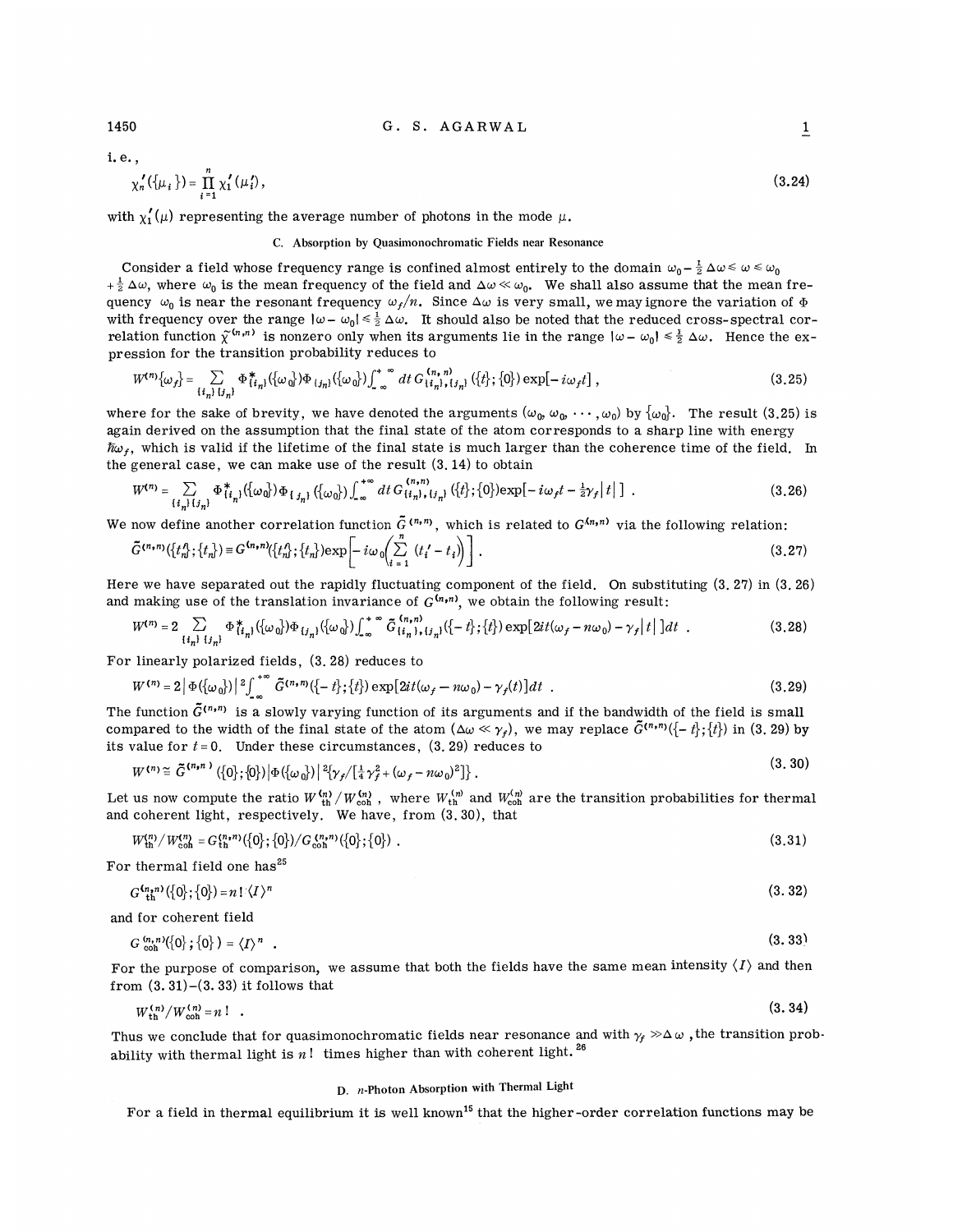expressed in terms of second-order correlation functions by means of the relation

$$
G_{\{i_n\}}^{(n,n)}, \{j_n\} \ \left(\{t_n'\}; \{t_n\}\right) = \sum_{\pi} G_{i_1 j_1}^{(1,1)}(t_1', t_1') \cdots G_{i_n, j_{1n}}^{(1,1)}(t_n', t_n) \quad , \tag{3.35}
$$

and 
$$
G_{\{i_n\}}^{(n,m)}
$$
,  $\{f_n\}$ ;  $\{t_m\}$  = 0,  $n \neq m$  
$$
(3.36)
$$

where  $\sum_{n}$  stands for the sum over all n! possible permutations of the indices 1 to n. Since the field is also stationary  $G_{i,j}^{(1,1)}(t';t)$  depends only on the time difference  $(t-t')$ . Let

$$
G_{i,j}^{(1,1)}(t';t) \equiv \Gamma_{ij}(t-t'). \tag{3.37}
$$

The correlation function  $\Gamma_{ij}$  ( $\tau$ ) is easily calculated<sup>15</sup> from the properties of the thermal field. Let

$$
s(\omega) \text{ be the spectrum of the field; then by Wiener-Khintchine theorem}
$$
  

$$
s(\omega) = \int_{-\infty}^{+\infty} dt \ \Gamma(\tau) \ e^{i\omega \tau} .
$$
 (3.38)

From  $(3, 35)$ ,  $(3, 38)$ , and  $(2, 22)$ , it may be shown that

$$
\chi_{\{i_n\}}^{(n,n)}\left\{\{j_n\}\right\} \{\omega_n\} = \frac{1}{(2\pi)^n} \sum_{\tau} \delta(\omega_1' - \omega_{i_1}) \cdots \delta(\omega_n' - \omega_{i_n}) s_{i_1 i_1}(\omega_1') \cdots s_{i_n i_{i_n}}(\omega_n') .
$$
\n(3.39)

Using (3.39), we may easily calculate the reduced cross-spectral correlation function  $\tilde{\chi}^{(n,n)}$ , and we find that

$$
\tilde{\chi}_{\{i_n\}}^{(n,n)}(j_n) \left( \{\omega_n'\}; \{\omega_{n-1} \} , 0 \right) = \frac{1}{(2\pi)^n} \sum_{\pi} s_{i,j} \left( \omega_1' \right) \cdots s_{i_n j} \left( \omega_n' \right) \prod_{\substack{j=1 \\ d_j \neq n}}^n \delta(\omega_j' - \omega_{l_j}) . \tag{3.40}
$$

The final expression for the transition probability would be obtained by substituting (3.40) in (3.8). In view of the definition of  $\tilde{\Phi}$ , it is easily seen that each term under the summation sign would give the same contribution to  $W<sup>n</sup>$ . Hence the transition probability per unit time for *n*-photon absorption with thermal light is given by

$$
W_{\text{th}}^{(n)}(\omega_f) = (2\pi)n! \frac{1}{(2\pi)^n} \int_{-\infty}^{+\infty} \int d\{\omega_{n-1}\}\n\sum_{\{i_n\}\{j_n\}} \tilde{\Phi}^*_{\{i_n\}}(\{\omega_{n-1}\}) \tilde{\Phi}_{\{j_n\}}(\{\omega_{n-1}\}) s_{i_1j_1}(\omega_f - \omega_1) \cdots s_{i_nj_n}(\omega_{n-1}).
$$
 (3.41)

This is our final expression for *n*-photon absorption transition probability with thermal fields.

We again consider the case of a narrow-bandwidth field near resonance and assume that the field is linearly polarized. Then (3.29) gives

$$
W^{(n)} = 2|\Phi(\{\omega_0\})|^2 \int_{-\infty}^{+\infty} dt \ G^{(n,n)}(\{-t\};\{t\}) \exp[2it \ \omega_f - \gamma_f |t|] \ dt \ . \tag{3.42}
$$

Use of (3.35) leads to the following relation for thermal fields:

$$
G^{(n,n)}(\{-t\};\{t\}) = n! [\Gamma(2t)]^n.
$$
\n(3.43)

On substituting  $(3.43)$  in  $(3.42)$ , we obtain

$$
W^{(n)} = n! \, |\Phi\left(\left\{\omega_0\right\}\right)|^2 \int_{-\infty}^{+\infty} dt \left[\Gamma(t)\right]^n \, \exp\left(it\,\omega_f - \frac{1}{2}\,\gamma_f\,|t|\right] \, . \tag{3.44}
$$

We now evaluate the integral appearing in  $(3.44)$  for the case when the spectrum of the incident light is Lorentzian, i.e., when

$$
\Gamma(t) = \langle I \rangle \exp[-i\omega_0 t - b|t|], \qquad (3.45)
$$

where  $\langle I \rangle$  is the mean intensity of the light beam and b is the half-width of the spectrum. From (3.44) and (3.45), we may easily show that

$$
W^{(n)} = \langle I \rangle^{n} |\Phi(\{\omega_{0}\})|^{2} n \left[ (2nb + \gamma_{f}) / \left[ (nb + \frac{1}{2}\gamma_{f})^{2} + (\omega_{f} - n\omega_{1})^{2} \right] \right].
$$
 (3.46)  
E. Absorption with Well-Stabilized Laser Beam

In this section, we consider the absorption rate with a well-stabilized laser beam. We assume the phase diffusion model<sup>27</sup> for the laser beam, i.e., we assume that the field amplitude is constant but the frequency is a random variable, to be described shortly. Our analysis will be based on the theory of stochastic processes. More precisely we assume that the complex amplitude of the field (considered to be linearly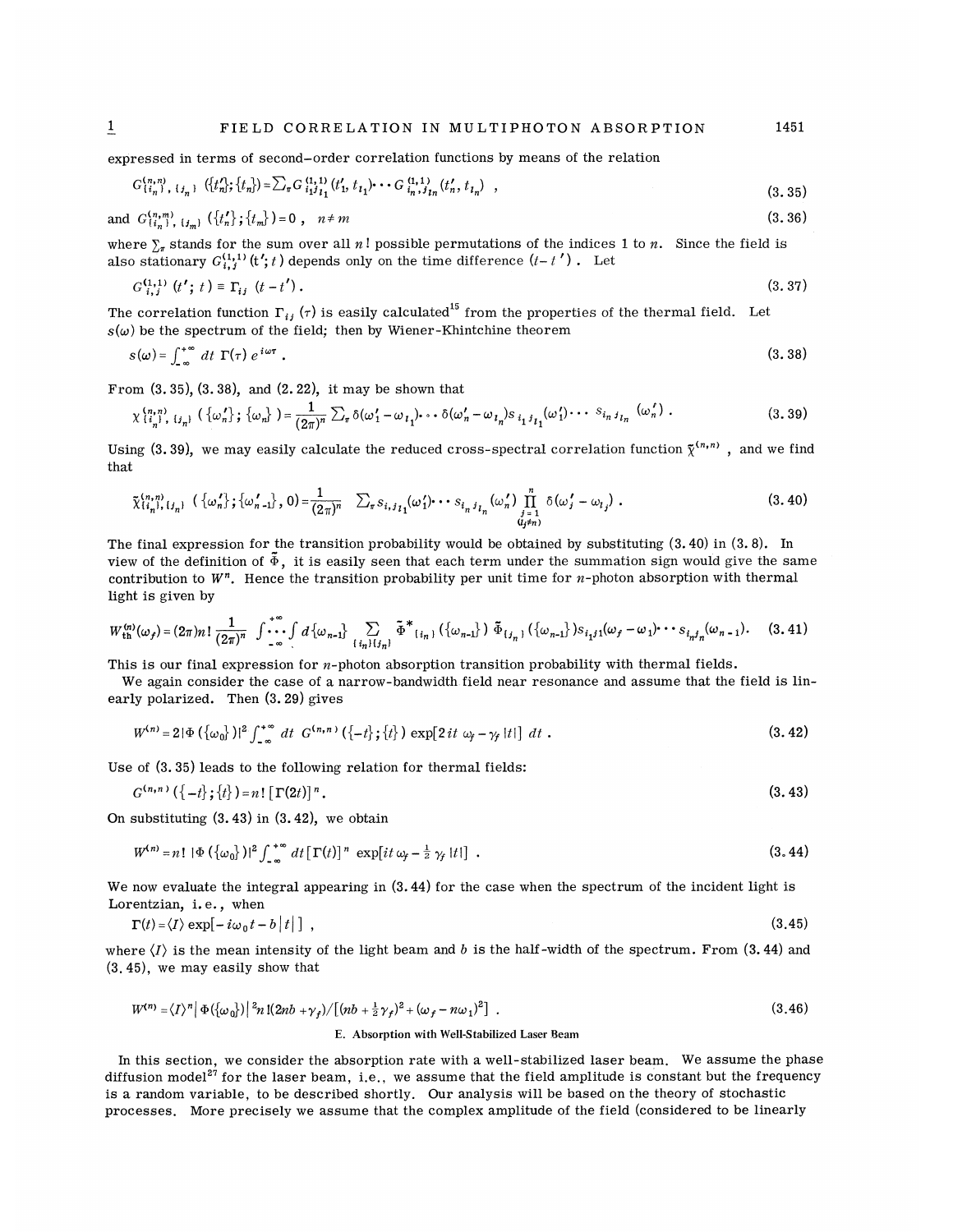polarized) may be represented in the form

$$
V(t) = I^{1/2} \exp[-i\int_0^t \omega(t')dt' - i\varphi_0],
$$
\n(3.47)

where  $V(t)$  is a random variable. In (3.47), I is the intensity of the light beam and  $\varphi_0$  is a random variable which is uniformly distributed between 0 and 2 $\pi$ , to preserve stationarity. Moreover  $\omega(t')$  is assumed to be

$$
\omega(t') = \omega_0 + \Delta\omega(t) \tag{3.48}
$$

where  $\omega_0$  is the mean frequency and  $\Delta\omega(t)$  is a slowly varying function of time. We assume that the statistical properties of  $\Delta\omega(t)$  are those of a  $\delta$ -corvelated real Gaussian random process. This shows that the autocorrelation function has the form

$$
\langle \Delta \omega(t') \; \Delta \omega(t'') \rangle = 2b \; \delta \left( t' - t'' \right) \tag{3.49}
$$

and that the characteristic functional  $C[f(\cdot)]$ , i.e.,

$$
C[f(\cdot)] = \langle \exp[i\int dt \; \Delta\omega(t) \, f(t)] \rangle, \tag{3.50}
$$

has the form<sup>28</sup>

$$
C[f(\cdot)] = \exp[-\frac{1}{2}\int \int f(t') f(t'') \langle \Delta \omega(t') \Delta \omega(t'') \rangle dt' dt''].
$$
\n(3.51)

Using (3.47), (3.48), (3.49), and (3. 51) it can be shown that

$$
G^{(n,n)} (\lbrace t'_{n} \rbrace; \lbrace t_{n} \rbrace) \equiv \langle V^* (t'_{1}) \cdots V^* (t'_{n}) V(t_{1}) \cdots V(t_{n}) \rangle
$$
  

$$
= I^{n} \exp \left[ i \omega_{0} \left( \sum_{i=1}^{n} (t'_{i} - t'_{i}) \right) \right] \exp \left[ b \left( \sum_{i \in J} (|t'_{i} - t'_{j}| + |t_{i} - t_{j}|) - \sum_{i j} |t'_{i} - t_{j}| \right) \right]. \tag{3.52}
$$

Hence for this model one has

 $G^{(n,n)}(\{-t\};\{t\}) = I^n \exp[-2in\omega_0 t - 2bn^2 |t| ]$ .  $(3.53)$ 

Let us assume that the bandwidth of the field is so small that the approximations made in Sec. IIIC are valid. On combining 
$$
(3.29)
$$
 and  $(3.53)$ , we obtain the following expression for the expression for the transition probability for *n*-photon absorption with laser light:

$$
W_{laser}^{(n)} = I^n |\Phi(\{\omega_0\})|^2 (\gamma_f + 2bn^2) / [(\frac{1}{2}\gamma_f + bn^2)^2 + (\omega_f - n\omega_0)^2]. \tag{3.54}
$$

It is of interest to compare the transition rate  $W_{th}^{(n)}$  and  $W_{laser}^{(n)}$  as given by (3.46) and (3.54), respectively. We have already considered in Sec. IIIC the case when  $\gamma_t \gg b$ . We now discuss the other extreme  $\gamma_t \ll b$ , i. e., when the width of the final state is much smaller than the bandwidth of the field. In this case, (3.46) and (3. 54) reduce to

$$
W_{\text{th}}^{(n)} = |\Phi(\{\omega_0\})|^2 \langle I \rangle^n (2) n! (bn) / [(nb)^2 + (\omega_f - n\omega_0)^2], \qquad (3.55)
$$

$$
W_{1\text{aser}}^{(n)} = I^{n} | \Phi(\{\omega_{0}\})|^{2} (2) (bn^{2}) / [(bn^{2})^{2} + |\omega_{f} - n\omega_{1})^{2}]. \qquad (3.56)
$$

When the field is near the resonance, i.e., when  $\omega_f \approx n\omega_0$ , one finds from (3.55) and (3.56) that  $W_n^{(n)}/W_n^{(n)} = (n)(n!)$  for  $\omega_i \ll h$  for  $\omega_i \ll h$ 

$$
W_{\rm th}^{(n)}/W_{\rm laser}^{(n)} = (n)(n!) \text{, for } \gamma_f \ll b, \quad (n\omega_0 - \omega_f) \ll nb. \tag{3.57}
$$

Here for the sake of comparison we assumed that the two light beams have the same mean intensities. If the field is far off the resonance but still satisfying the conditions of Sec. IIIC, then the ratio reduces to

$$
W_{\text{th}}^{(n)}/W_{\text{1aser}}^{(n)} = (n-1) \, \text{l}, \quad \text{for} \quad \gamma_f \ll b, \quad (n\omega_0 - \omega_f) \gg nb \,. \tag{3.58}
$$

It is worth mentioning that all these results reduce to Mollow's results $9$  on two-photon absorption process, if one substitutes  $n = 2$  in Eqs.  $(3.54)-(3.58)$ . Similar calculations can be carried out for the laser oscillating in two modes.

# 4. EQUATION OF MOTION FOR  $\rho_r$

Having studied the effects of the coherence properties of the incident electromagnetic field on the

multiphoton absorption probability, we proceed to investigate the changes in the statistical properties of the radiation field itself as the photon absorption process goes on. In other words, we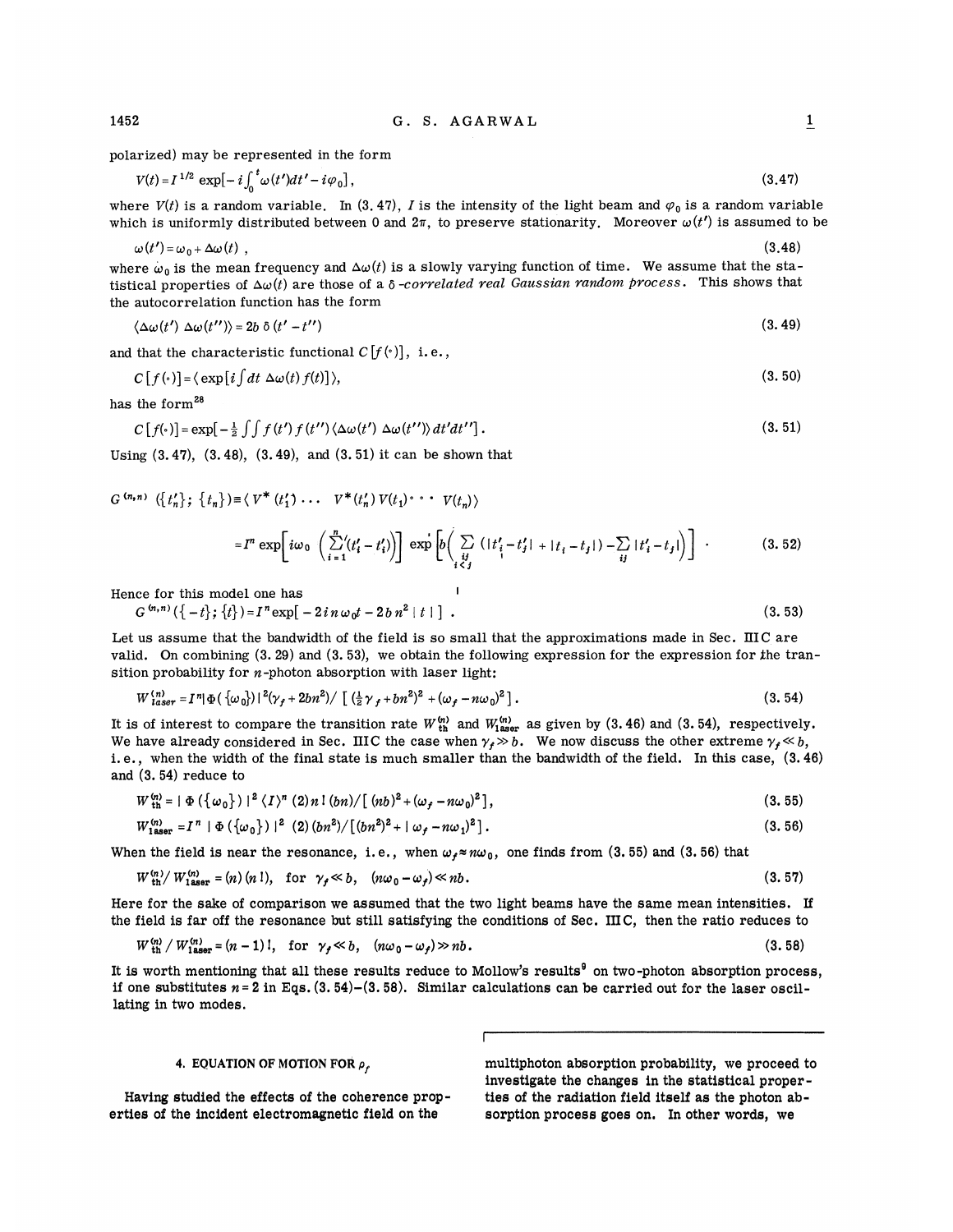shall first obtain an equation of motion for the density operator of the field alone. The problem is much more complex than the problem considered in earlier sections. To do this, we will follow a slightly different approach. Let  $|1\rangle$  and  $|2\rangle$  be the states of the atom which take part in the n-photon absorption processes, i.e., the atom makes transition from the state  $|1\rangle$  to the state  $|2\rangle$  by absorbing one photon from, say, each of the modes  $k_1$ ,  $k_2$ ,  $\cdots$ ,  $k_n$ . We assume that the only resonance which exists corresponds to  $\omega_{12}$  $=\omega_{k_1} + \cdots + \omega_{k_n}$ , where  $\omega_{12}$  is the energy separation between the levels  $| 1 \rangle$  and  $| 2 \rangle$ . Following Shen $<sup>6</sup>$  we may express the interaction Hamiltonian</sup> .for this process in the form

$$
H_{\text{int}} = \sum_{i} \left\{ \eta c_{2i}^{\dagger} c_{1i} E_{k_1}^{\dagger}(\vec{\mathbf{r}}_i) \cdots E_{k_n}^{\dagger}(\vec{\mathbf{r}}_i) + \text{H.c.} \right\} .
$$
\n(4.1)

Here  $c_{1i}$ ,  $c_{2i}$ ,  $c_{1i}^{\dagger}$ , and  $c_{2i}^{\dagger}$  are the annihilation and creation operators for the ith atom in states  $|1\rangle$  and  $|2\rangle$ , respectively.  $\eta$  is the matrix element<sup>29</sup> for *n*-photon absorption processes. The positive-frequency part of the electric field at the ith atom is given by

$$
E_k^{\dagger}(\tilde{\mathbf{r}}_i) = (-i) (2\pi \hbar \omega_k)^{1/2} u_k(\tilde{\mathbf{r}}_i) a_k, \qquad (4.2)
$$

where  $u_{\nu}(\vec{r}_i)$  are the mode eigenfunctions. It should also be noted that (4. 1) will, in general, involve a summation over all those modes whose frequencies sum to  $\omega_{12}$ . For the sake of simplicity we assume that  $k_1, k_2, \dots, k_n$  are the only modes whose frequencies sum to  $\omega_{12}$ . However, the generalization of this to the other case is trivial. The density operator in the interaction picture satisfies the following equation of motion:

$$
i\hbar \frac{\partial \rho}{\partial t} = [H_I(t), \rho(t)], \qquad (4.3)
$$

where  $H_I(t)$  is the interaction Hamiltonian in the interaction picture. Note that the Hamiltonian given by  $(4.1)$  is of order *n* in the creation and the annihilation operators and therefore to describe  $n$ -photon absorption processes, it is sufficient to carry out the perturbation calculations on Eq. (4. 3) to the second order. This is one of the advantages of expressing the Hamiltonian in the form (4. 1). Of course one can also start with the Hamiltonian  $(2. 1)$  and perform  $2n$ th-order perturbation on Eq. (4. 3). However, this latter method becomes extremely cumbersome and for this reason we adopt the first method.

We assume that at some initial time the atomic system is in the therma) equilibrium at temperature T. The density operator  $\rho_F$  of the field alone at time  $t$  is given by

$$
\rho_F(t) = \mathbf{Tr}_A[\rho(t)],\qquad(4.4)
$$

where  $Tr_A$  denotes the trace operation over the atomic variables. We also assume that at time  $t$  $= 0$ , when the interaction is switched on, the radiation field and the atomic system are decoupled, i.e., th<mark>a</mark>

$$
\rho(0) = \rho_F(0) \otimes \rho_A(0) , \qquad (4.5)
$$

$$
\rho_A(0) = \Pi_i \rho_i(0) , \qquad (4.6)
$$

where  $\rho<sub>i</sub>(0)$  is the thermal-equilibrium density operator for the ith atom. Thus, the equation of motion for  $\rho<sub>F</sub>$  can be obtained from (4.1) and (4.3)-(4.5). Standard second-order perturbation proce $dure<sup>30</sup>$  leads to

$$
\frac{\partial \rho_F}{\partial t} = -\lambda^{(n)} \kappa_1 \left\{ a_{\kappa_n}^\dagger \cdots a_{\kappa_1}^\dagger a_{\kappa_1} \cdots a_{\kappa_n} \rho_F - 2 a_{\kappa_1} \cdots a_{\kappa_n} \rho_F a_{\kappa_n}^\dagger \cdots a_{\kappa_1}^\dagger + \rho_F a_{\kappa_n}^\dagger \cdots a_{\kappa_1}^\dagger a_{\kappa_1} \cdots a_{\kappa_n} \right\}
$$

$$
- \lambda^{(n)} \kappa_2 \left\{ a_{\kappa_1} \cdots a_{\kappa_n} a_{\kappa_n}^\dagger \cdots a_{\kappa_1}^\dagger \rho_F - 2 a_{\kappa_n}^\dagger \cdots a_{\kappa_1}^\dagger \rho_F a_{\kappa_1} \cdots a_{\kappa_n} + \rho_F a_{\kappa_1} \cdots a_{\kappa_n} a_{\kappa_n} \cdots a_{\kappa_1}^\dagger \right\} , \tag{4.7}
$$

where  $\kappa_1$  and  $\kappa_2$  are the thermal populations of the two atomic states  $|1\rangle$  and  $|2\rangle$ .  $\lambda^{(n)}$  is the absorption coefficient for  $n$ -photon absorption process and is given by

$$
\lambda^{(n)} = (2\pi\hbar)^{n-2} (2\pi^2) (\omega_{\kappa_1} \cdots \omega_{\kappa_n}) |\eta|^2 g(\omega_{\kappa_1} + \cdots + \omega_{\kappa_n}) \int d^3r N(\vec{r}) |u_{\kappa_1}(\vec{r})|^2 \cdots |u_{\kappa_n}(\vec{r})|^2.
$$
 (4.8)

Here  $g(\omega)$  is the line-shape function and  $N(\vec{r})$  is the density of atoms at the position  $\vec{r}$  in the cavity. The integration in (4. 8) extends over the whole volume of the medium.

We shall from now on consider the case when all the incident field is mode pure. Then Eq. (4.7) reduces to

$$
\frac{\partial \rho_{\mathbf{F}}}{\partial t} = -\lambda^{(n)} \kappa_1 (a^{\dagger n} a^n \rho_{\mathbf{F}} - 2a^n \rho_{\mathbf{F}} a^{\dagger n} + \rho_{\mathbf{F}} a^{\dagger n} a^n) - \lambda^{(n)} \kappa_2 (a^n a^{\dagger n} \rho_{\mathbf{F}} - 2a^{\dagger n} \rho_{\mathbf{F}} a^n + \rho_{\mathbf{F}} a^n a^{\dagger n}) \tag{4.9}
$$

where for the sake of brevity we have not indicated a mode label here. Equation (4,9) is ihe desired

equation for and will be used to discuss the statistical properties of the field mode in  $n$ -photon pro-

1453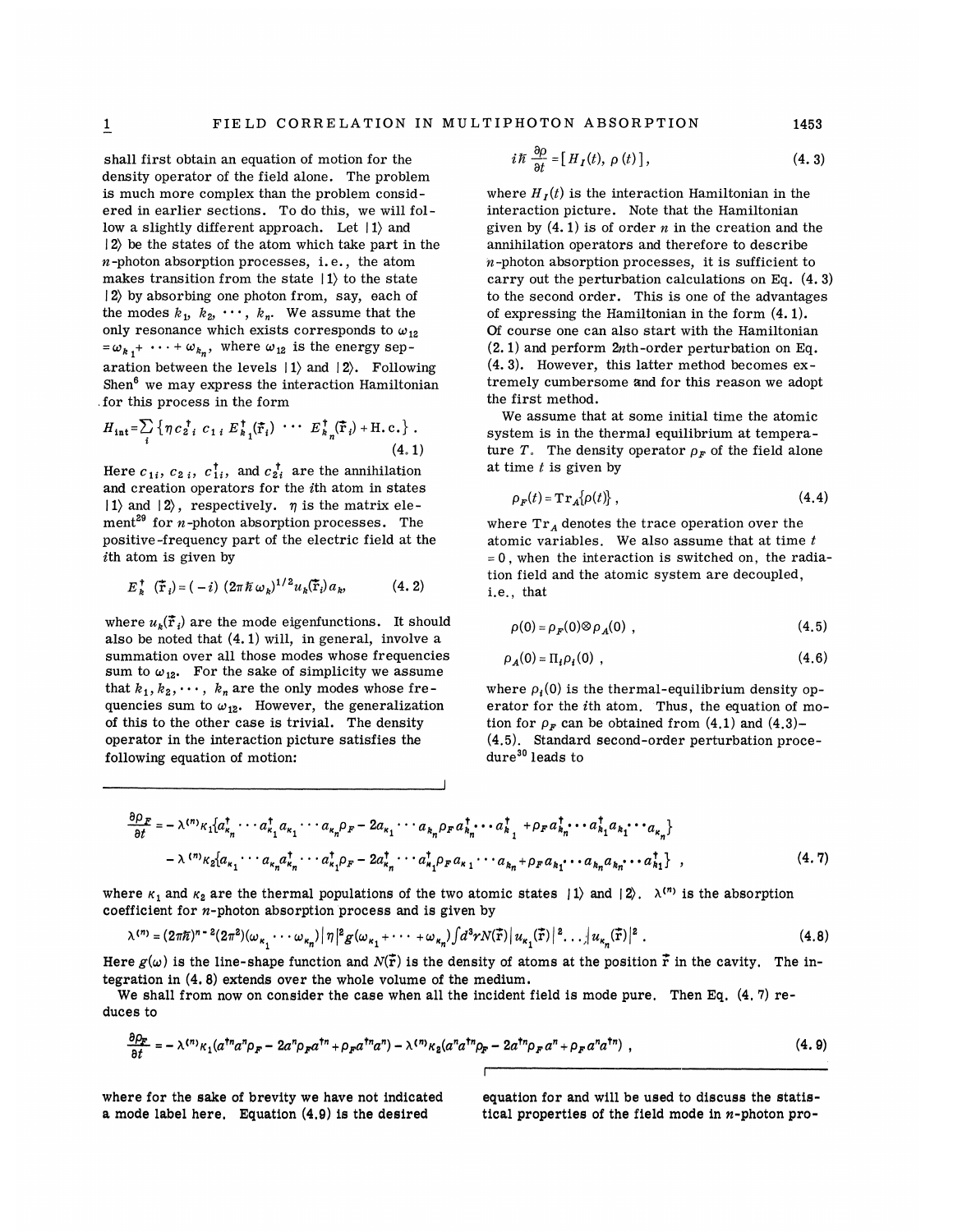cesses. In particular from (4.9), it is easy to show that

$$
\frac{\partial \langle a \rangle_t}{\partial t} = -\lambda^{(n)} \kappa_1 n \langle a^{\dagger n - 1} a^n \rangle_t + \lambda^{(n)} \kappa_2 n \langle a^n a^{\dagger n - 1} \rangle_t , \quad (4.10)
$$

$$
\frac{\partial \langle a^{\dagger} a \rangle_t}{\partial t} = -2n\lambda^{(n)} \kappa_1 \langle a^{\dagger n} a^n \rangle_t + 2n\lambda^{(n)} \kappa_2 \langle a^n a^{\dagger n} \rangle_t , \quad (4.11)
$$

where quantities such as  $\langle f(a, a^{\dagger}) \rangle_t$  represent the average value at time  $t$ , i.e.,

$$
\langle f(a, a^{\dagger}) \rangle_{t} = \operatorname{Tr} \{ \rho_F(t) f(a, a^{\dagger}) \}.
$$
 (4.12)

It is to be noted that Eq.  $(4.11)$  shows some interesting features of the coupling. The first term in  $(4.11)$  is proportional to the  $(n, n)$ th normally ordered correlation function of the field amplitude, whereas the second term is proportional to the  $(n, n)$ th antinormally ordered correlation function of the field amplitude. These two terms correspond to pure *n*-photon absorption and pure *n*-photon emission, respectively. At zero temperature  $(\kappa_1 = 1, \kappa_2 = 0)$ , Eq. (4.11) reduces to

$$
\frac{\partial \langle d^{\dagger} a \rangle_t}{\partial t} = -2n\lambda^{(n)} \langle a^{\dagger n} a^n \rangle_t . \qquad (4.13)
$$

It is clear from (4.13) that the rate of change of the average numbers of photons in the field depends on the statistical nature of the light. We also know that

$$
\langle a^{\dagger n} a^n \rangle_{\text{th}} = n \, \, \langle a^{\dagger} a \rangle_{\text{th}}^n \quad , \tag{4.14}
$$

$$
\langle a^{\dagger n} a^n \rangle_{\text{coh}} = \langle a^{\dagger} a \rangle_{\text{coh}}^n \quad . \tag{4.15}
$$

It therefore follows from  $(4.13)-(4.15)$ , that the absorption rate with thermal light would be  $n!$ times higher than with coherent light.

Another important feature of  $(4.11)$  should be noted. It is obvious that the first moment of the number operator is coupled to the  $n$ th normally ordered and antinormally ordered moments of the number operator. These moments in turn are coupled to higher-order moments. One in this way obtains an infinite hierarchy of equations. In the later part of this section, we shall give a method of solving this infinite hierarchy and carry out some numerical computations for the case of two-photon absorption processes.

It is also of interest to obtain equation for the diagonal matrix elements of the density operator  $\rho_F(t)$ . Let  $\rho_m(t)$  equal

$$
p_m(t) = \langle m | \rho_f(t) | m \rangle , \qquad (4.16)
$$

where  $|m\rangle$  denotes the Fock state of the radiation field. Obviously  $p_m(t)$  is the probability that there are  $m$  photons in the field at time  $t$ . From  $(4.9)$ and (4. 16), we obtain

$$
\frac{\partial p_m(t)}{\partial t} = -2\lambda^{(m)}\kappa_1 \left[ \frac{m!}{(m-n)!} \right] p_m(t)
$$

$$
-2\lambda^{(m)}\kappa_2 \left[ \frac{(m+n)!}{m!} \right] p_m(t) + 2\lambda^{(n)}\kappa_1
$$

$$
\times \left[ \frac{(m+n)!}{m!} \right] p_{m+n}(t) + 2\lambda^{(m)}\kappa_2
$$

$$
\times \left[ \frac{m!}{(m-n)!} \right] p_{m-n}(t) . \qquad (4.17)
$$

Again (4. 17) represents an infinite hierarchy of equations. In ease when the absorption processes are neglected and one considers the emission processes alone, one can solve  $(4.17)$  by a set of recurrence relations. For the case of twophoton emission processes, the solutions have photon emission processes, the solutions have<br>been given by Lambropoulos.<sup>11</sup> In order to decouple this hierarchy of equations, we introduce the generating function  $Q(x, t)$ , for  $p_m(t)$ , defined as

$$
Q(x, t) = \sum_{n=0}^{\infty} (1-x)^n p_n(t) \quad . \tag{4.18}
$$

From  $(4.18)$  and  $(4.17)$ , one can show by straightforward but long calculation, that the generating function  $Q(x, t)$  satisfies the following *n*th-order partial differential equation:

$$
\frac{\partial Q(x,t)}{\partial t} = -2\lambda^{(n)}\kappa_1(-1)^n \left[ (1-x)^n \frac{\partial^n Q}{\partial x^n} \right]
$$

$$
+ 2\lambda^{(n)}\kappa_1(-1)^n \frac{\partial^n Q}{\partial x^n} - 2\lambda^{(n)}\kappa_2(-1)^n \frac{\partial^n}{\partial x^n} \left\{ (1-x)^n Q \right\}
$$

$$
+ 2\lambda^{(n)}\kappa_2(-1)^n (1-x)^n \frac{\partial^n}{\partial x^n} \left[ (1-x)^n Q \right] . \qquad (4.19)
$$

Equation (4. 19) has to be solved for the generating function  $Q(x, t)$  subject to appropriate initial condition. At zero temperature, and for two-photon absorption processes, (4. 19) reduces to

$$
\frac{\partial Q}{\partial t} = 2\lambda^{(2)}(2x - x^2) \frac{\partial^2 Q}{\partial x^2} . \qquad (4.20)
$$

Let us introduce a parameter  $\tau$  defined by

$$
\tau = 2\lambda^{(2)}t \quad . \tag{4.21}
$$

Then (4. 20) becomes

$$
\frac{\partial Q}{\partial \tau} = (2x - x^2) \frac{\partial^2 Q}{\partial x^2} . \tag{4.22}
$$

We shall first find an exact solution of (4. 22). Let us set

$$
y = (1 - x),
$$
  $Q(x, \tau) \equiv R(y, \tau)$ . (4.23)

Then, from (4. 22), we obtain

$$
\frac{\partial R}{\partial \tau} = (1 - y^2) \frac{\partial^2 R}{\partial y^2} \quad . \tag{4.24}
$$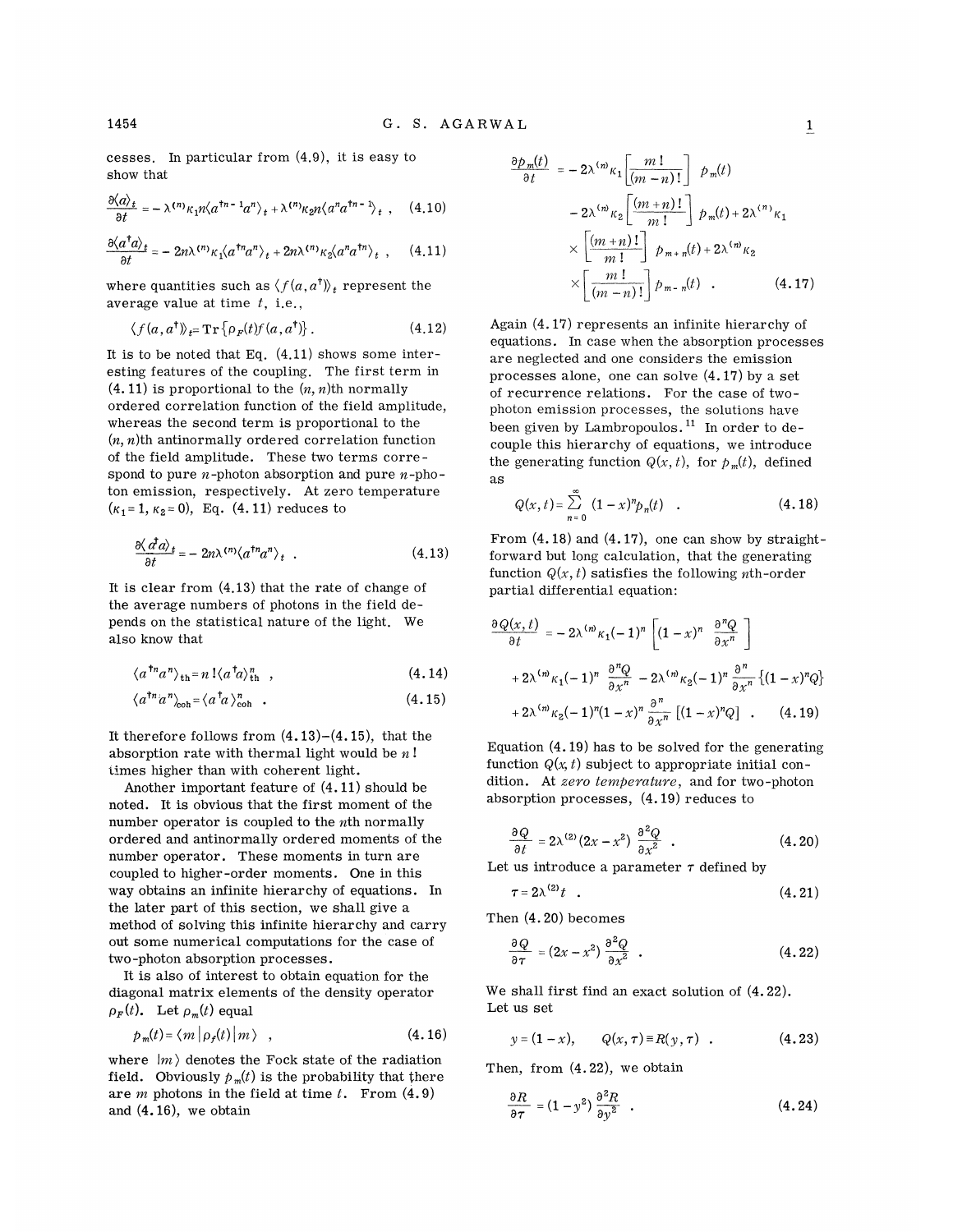Equation (4. 24) can be solved in terms of ultra, spherical polynomials<sup>31</sup>  $C_n^{(-1/2)}(y)$  and the solution is given by

$$
R(y,\tau) = \sum_{0}^{\infty} d_n C_n^{(-1/2)}(y) e^{-n(n-1)\tau} . \qquad (4.25)
$$

The coefficients  $d_n$  have to be determined from the initial value  $R(y, 0)$ . Some of the more important properties of these polynomials are given by the following equations:

$$
(1-2yz+z^2)^{1/2}=\sum_{0}^{\infty}C_n^{(-1/2)}(y)z^n, \quad (|z|<1) \qquad (4.26)
$$

$$
\frac{d}{dy} C_n^{(-1/2)}(y) = -P_{n-1}(y), \qquad (n \ge 1) \quad (4.27a)
$$

$$
\frac{d}{dy} C_0^{(-1/2)}(y) = 0 \quad , \tag{4.27b}
$$

$$
\int_{-1}^{+1} \left[ dy / (1 - y^2) \right] C_n^{(-1/2)}(y) C_{n'}^{(-1/2)}(y)
$$
  
= 
$$
\left[ n(n - \frac{1}{2})(n - 1) \right]^{-1/2} \delta_{nn'}, \qquad (n \ge 2) \qquad (4.28)
$$

If a function  $f(y)$  satisfies the same boundary conditions as  $C_n^{(-1/2)}(y)$ , then the following expansion holds:

$$
f(y) = \sum_{0}^{\infty} d_n C_n^{(-1/2)}(y) , \qquad (4.29)
$$

where  $d_0 = \frac{1}{2} [f(-1) + f(1)], d_1 = \frac{1}{2} [f(-1) - f(1)],$ 

$$
d_n = n(n-1)(n-\frac{1}{2})
$$
\n(4.30)  $\langle [\Delta n(t)]^2 \rangle = \langle n^2(t) \rangle - \langle n(t) \rangle^2$ 

$$
\times \int_{-1}^{+1} f(y) C_n^{(-1/2)}(y) [dy/(1-y^2)], \quad (n \ge 2) .
$$
\n(4.31)

Returning to  $(4.25)$ , we find that the coefficients  $d_n$  are given by

$$
d_0 = \frac{1}{2} [R(-1, 0) + R(1, 0)],
$$
  
\n
$$
d_1 = \frac{1}{2} [R(-1, 0) - R(1, 0)].
$$
  
\n
$$
d_n = n(n-1)(n - \frac{1}{2})
$$
\n(4.32)

$$
\times \int_{-1}^{+1} R(y, 0) C_n^{(-1/2)}(y) [dy/(1-y^2)], \quad (n>1).
$$
\n(4.33)

Once the solution of  $(4.25)$  is known we can use it to discuss the statistical properties of the photon system in two-photon absorption processes. For example, the average number of photons  $\langle n(\tau) \rangle$  at time  $\tau$  is given by

$$
\langle n(\tau) \rangle = -\frac{\partial Q(x\tau)}{\partial x}\bigg|_{x=0} = \frac{\partial R(y,\,\tau)}{\partial y}\bigg|_{y=1} \ . \qquad (4.34)
$$

From  $(4.34)$  and  $(4.25)$  and  $(4.27a)$ , we find that

$$
\langle n(\tau) \rangle = \sum_{0}^{\infty} d_n e^{-n(n-1)\tau} \left. \frac{\partial C_n^{(-1/2)}(y)}{\partial y} \right|_{y=1}
$$

$$
= -\sum_{1}^{\infty} d_n e^{-n(n-1)\tau} P_{n-1}(1),
$$

or 
$$
\langle n(\tau) \rangle = -\sum_{1}^{\infty} d_n \exp[-n(n-1)\tau]
$$
, (4.35)

where the coefficients  $d_n$  are given by (4.32) and  $(4.33).$ 

Having obtained the exact solution, we will now present some numerical results. We assume that at time  $t=0$ , the probability  $p_n(0)$  that the system is in Fock state  $|n\rangle$  is given by Poisson distribution, i. e. ,

$$
p_m(0) = e^{-\overline{n}} (\overline{n}^m/m!) , \qquad (4.36)
$$

where  $\vec{n}$  is the average number of photons in the system at time  $t=0$ . From  $(4.18)$  and  $(4.36)$ , we find that

$$
(4.27b) \tQ(x, 0) = e^{-\pi x} \t(4.37)
$$

We have carried out the numerical computations for the case when  $\overline{n}$  was equal to 10. The differential equation  $(4.22)$  was solved numerically and the following quantities were computed:

$$
\langle n(t) \rangle \equiv \langle a^{\dagger} a \rangle_{t} = -\frac{\partial Q(x, t)}{\partial x} \bigg|_{x=0}, \qquad (4.38)
$$

(4.29) 
$$
\langle n^{\mathbb{E}1}(t) \rangle \equiv \langle a^{\dagger} a a^{\dagger} a \rangle_t - \langle a^{\dagger} a \rangle_t = \frac{\partial^2 Q(x, t)}{\partial x^2} \bigg|_{x=0},
$$
  
 (4.39)

$$
\langle [\Delta n(t)]^2 \rangle \equiv \langle n^2(t) \rangle - \langle n(t) \rangle^2
$$
  
=  $\langle n^{[2]}(t) \rangle + \langle n(t) \rangle - 2n(t) \rangle^2$ . (4.40)

The results of these numerical computations<sup>32</sup> are shown in Figs.  $1-3$ , respectively. It is seen from the curves that as the time increases, the first and second factorial moments of  $n$ , as well as the variance, decrease continuously as expected. For small times the depletion is quite rapid. For large time  $\tau$ (~1), steady state is reached. The behavior of the curve of Fig. 1 can also be understood by examining the equation of motion for  $\langle n(t) \rangle$ . It is easily seen from (4. 22) that  $\langle n(t) \rangle$  satisfies the equation

$$
\frac{\partial \langle n(\tau) \rangle}{\partial \tau} = -2 \{ \langle n^2(\tau) \rangle - \langle n(\tau) \rangle \} . \qquad (4.41)
$$

We note that the operator  $\{n^2 - n\} = \{(a^{\dagger}a)^2 - (a^{\dagger}a)\}$ is a positive-definite operator and henceits expectation value in any state should satisfy the following relation:

$$
Tr[\rho_F(0){(a†(τ)a(τ))2 - a†(τ)a(τ)}]
$$
  
= Tr[ρ<sub>F</sub>(τ){(a<sup>†</sup>a)<sup>2</sup> - (a<sup>†</sup>a)}] > 0 . (4.42)

Since  $\rho_F(t)$  is also a positive-definite operator, we conclude that

$$
\langle n^{[2]}(t)\rangle \geq 0 \tag{4.43}
$$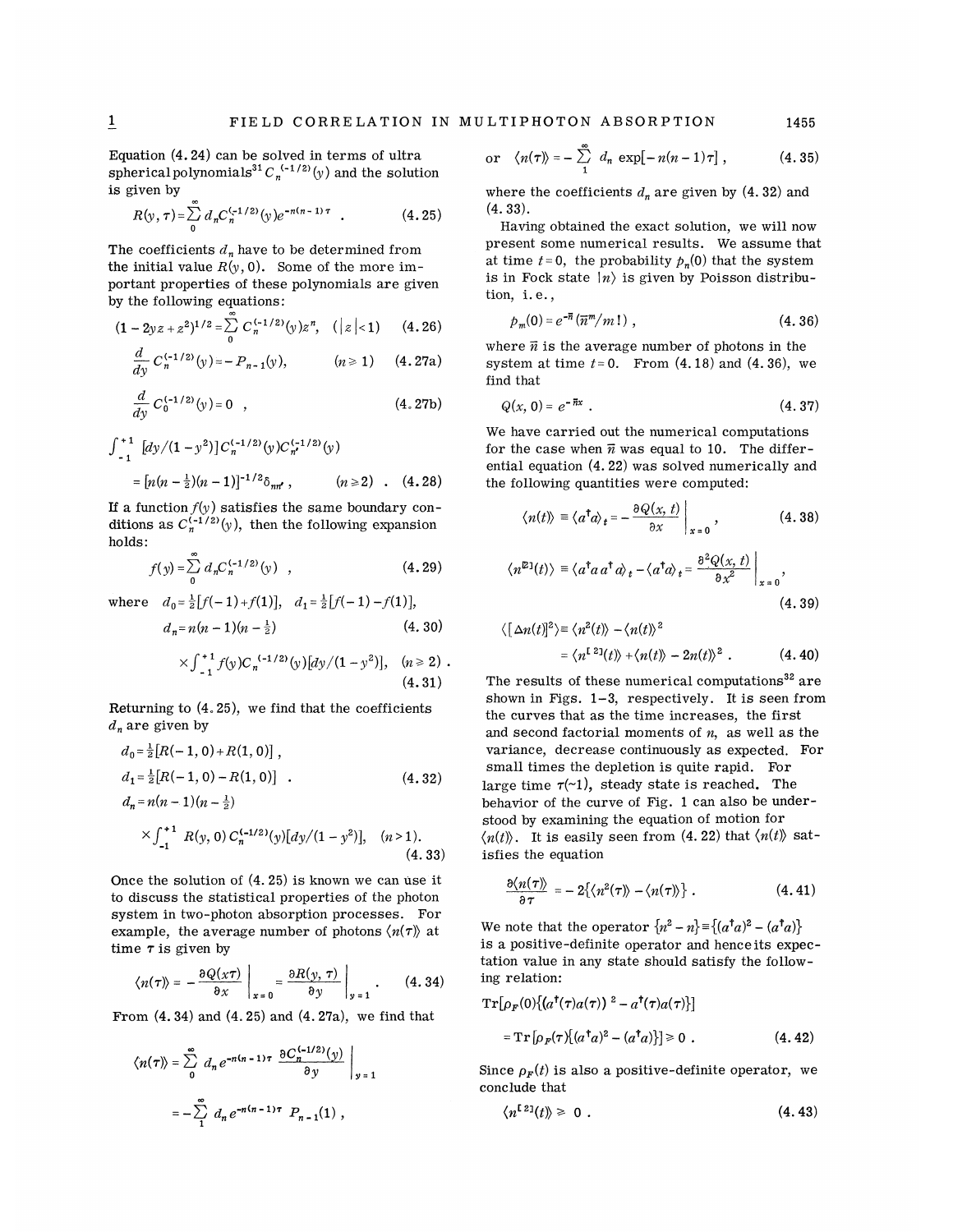

FIG. 1. Average number of photons  $\langle n(t) \rangle$  as a function of  $\tau = 2\lambda^{(2)}t$ .



$$
\frac{\partial \langle n(\tau) \rangle}{\partial \tau} \leq 0, \text{ for all } \tau. \tag{4.44}
$$

Equation (4.44) is the statement that  $\langle n(\tau) \rangle$  should decrease as time increases. On comparing curves 1 and 3, we see that

$$
\langle n(\tau) \rangle \simeq \langle \big[ \Delta n(\tau) \big]^2 \rangle \quad . \tag{4.45}
$$

Equation (4. 45) should be compared with the relation which applies to Poisson distribution,

$$
\langle n(\tau) \rangle = \langle [\Delta n(\tau)]^2 \rangle \tag{4.46}
$$

Equations of the type  $(4.41)$  have also been encountered in connection with studies on the timedependent statistical properties of the laser radiation.<sup>33</sup> One can carry out the similar numerical computations, for the case when  $p_m(0)$  is given by the Bose-Einstein distribution, appropriate to thermal light. As predicted by general principles in earlier sections, one would find that the depletion is twice as rapid as in case when  $p_m(0)$  is given by the Poisson distribution.

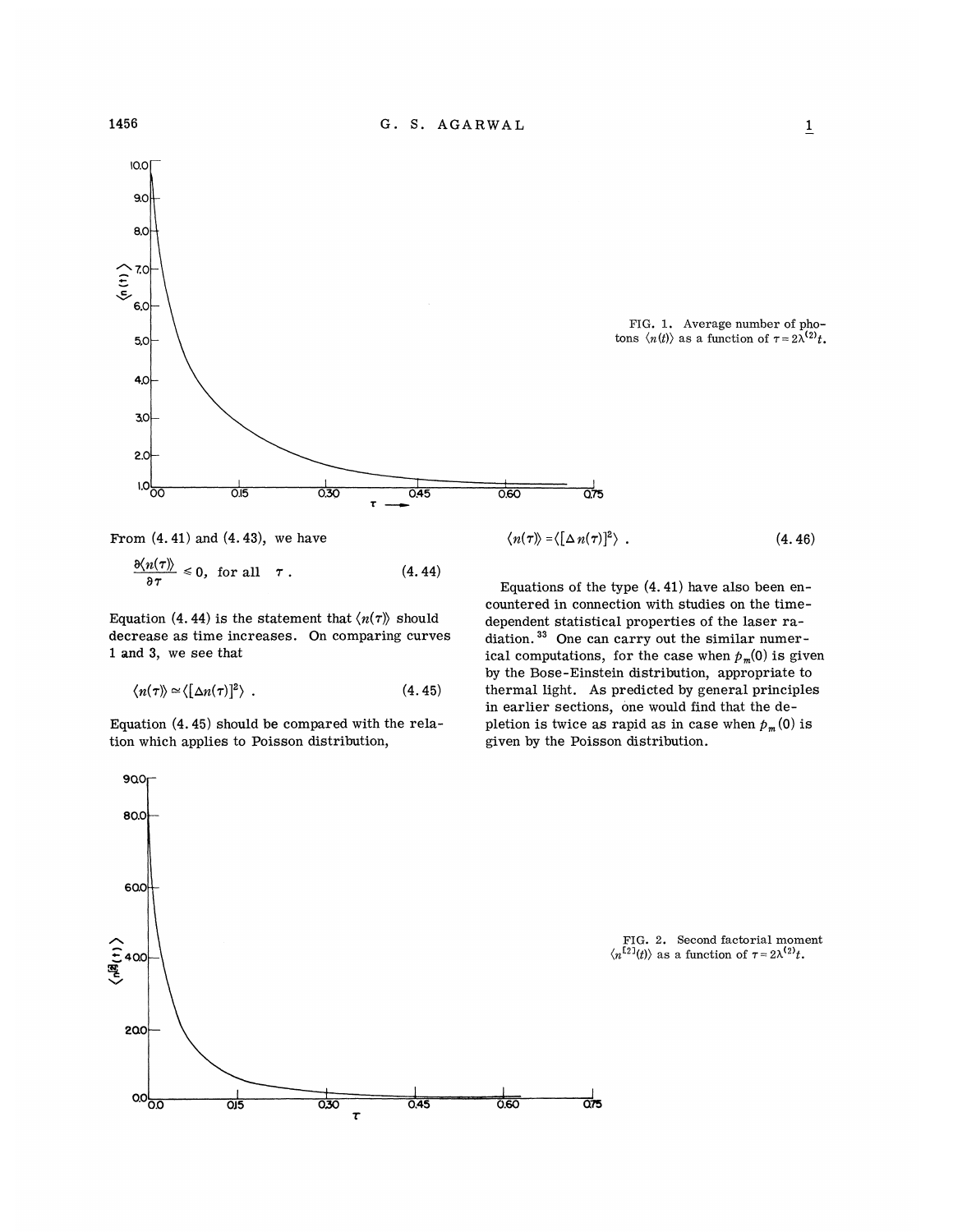

A. Fokker-Planck Equations and Two-Photon Absorption Processes

Recently, a general technique was found for the treatment of quantum-dynamical problems in phase<br>ace.<sup>34</sup> We can use this technique to obtain the dynamical equation obeyed by the phase space equiv:  ${\rm space.}^{34}$  We can use this technique to obtain the dynamical equation obeyed by the phase space equivalen of the density operator. One finds by straightforward, but long, calculations that the antinormally ordered equivalent<sup>23</sup> of the density operator obeys the following equation of motion:

$$
\frac{\partial F_{\rho}^{(A)}}{\partial t} = -\lambda^{(2)} \left[ (\kappa_1 - \kappa_2) \frac{\partial^2}{\partial z^2} \left( z^2 F_{\rho}^{(A)} \right) + \mathbf{c} \cdot \mathbf{c} \cdot \right] + 2\lambda^{(2)} \kappa_2 \frac{\partial^4 F_{\rho}^{(A)}}{\partial z^2 \partial z^* z} + \lambda^{(2)} \left[ 2\kappa_1 \frac{\partial}{\partial z} \left( z^2 z^* F_{\rho}^{(A)} \right) + \mathbf{c} \cdot \mathbf{c} \cdot \right] + 8\lambda^{(2)} \kappa_2 \frac{\partial^2}{\partial z \partial z^*} \left[ \left( z z^* + 1 \right) F_{\rho}^{(A)} \right] - \kappa_2 \lambda^{(2)} \left[ \frac{\partial}{\partial z} \left\{ \left( 2 z^2 z^* + 4 z \right) F_{\rho}^{(A)} \right\} + \mathbf{c} \cdot \mathbf{c} \cdot \right] - \lambda^{(2)} \kappa_2 \left[ 4 \frac{\partial^3}{\partial z^* \partial z^2} \left( z F_{\rho}^{(A)} \right) + \mathbf{c} \cdot \mathbf{c} \cdot \right].
$$
\n(4.47)

This equation contains the entire information about the statistics of the photon system in two-photon absorption processes. At zero temperature, Eq.  $(4.47)$  reduces to

$$
\frac{\partial F_{\rho}^{(A)}}{\partial t} = -\lambda^{(2)} \left[ \frac{\partial^2}{\partial z^2} \left( z^2 F_{\rho}^{(A)} \right) + \text{c.c.} \right] + 2\lambda^{(2)} \left[ \frac{\partial}{\partial z} \left( z^2 z^* F_{\rho}^{(A)} \right) + \text{c.c.} \right] \quad . \tag{4.48}
$$

This equation can be used to calculate the *normally* ordered time-ordered correlation functions in two-photon absorption processes provided one can solve it for the Green's function.<sup>35</sup> When  $\lambda^{(2)}$  is small, Eq. (4. 48) can be solved by perturbation. By transforming (4. 48), one can also obtain the stochastically equivalent Langevin equation'

$$
\dot{z} = \lambda^{(2)} [z - 2z^2 z^*] + i \sqrt{\lambda}^{(2)} z f(t), \qquad (4.49)
$$

where the stochastic force  $f(t)$  is a  $\delta$ -correlated Gaussian random process, characterized by

$$
\langle f(t)f^*(t')\rangle = 0, \ \langle f(t)\rangle = \langle f^*(t)\rangle = 0 \ , \qquad (4.50)
$$

$$
\langle f(t)f(t')\rangle = \langle f^*(t')f^*(t)\rangle = 2\delta(t-t') . \qquad (4.51)
$$

All the higher-order linked moments are equal to zero. Thus, we conclude that the change in the statistical properties of the photon system in twophoton absorption processes may be described by the nonlinear Langevin equation (4. 49).

So far we have not taken into account the field losses by any process which is not a direct interaction between the field mode and the medium. We may represent the loss mechanism with an ensemble of harmonic oscillators in thermal equilibrium at some temperature  $T_{B}$ . Then the losses can be taken into account by adding to the right-hand side of  $(4.47)$  the following terms: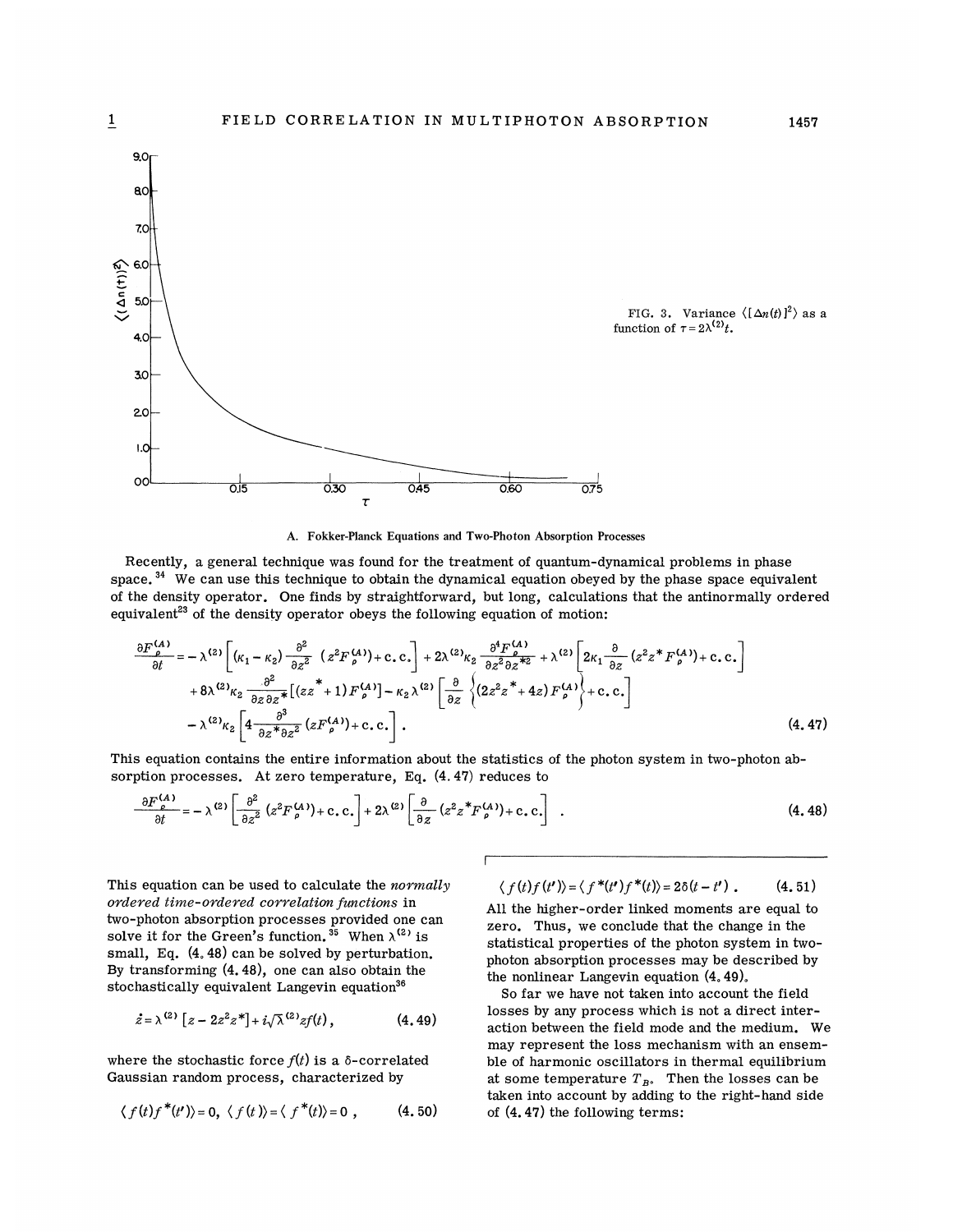where  $\langle n(\omega) \rangle = 1 / \{e^{\hbar \omega / kT} B - 1 \}$ . (4. 52)

Here  $g_0(\omega)$  is the coupling constant between the loss mechanism and the field mode and  $h(\omega)$  is the density of the harmonic oscillators in terms of which the loss mechanism is described. The

\*Research supported by the U. S. Army Research Office (Durham).

<sup>1</sup>S. Kielich, Acta Phys. Polon. 30, 393 (1966).

 ${}^{2}$ R. Wallace, Mol. Phys. 11, 457 (1966).

3P. Lambropoulos, C. Kikuchi, and R. K. Osborn, Phys. Rev. 144, 1081 (1966).

 $4M$ . C. Teich and G. J. Wolga, Phys. Rev. Letters 16, 625 (1966).

<sup>5</sup>R. Gucciono-Gush, H. P. Gush, and J. Vankranendonk, Can. J. Phys. 45, <sup>2513</sup> (1967).

6Y. R. Shen, Phys. Rev. 155, 921 (1967).

<sup>7</sup>S. Carusotto, G. Fornaca, and E. Polacco, Phys. Rev. 157, 1207 (1967).

 ${}^{8}P$ . Lambropoulos, Phys. Rev. 168, 1418 (1968).

 $^{9}$ B.R. Mollow, Phys. Rev. 175, 1555 (1968).

L. M. Biberman, A. Kh. Mnatsakanyan, and A. W. Starostin, Opt. i Spektroskopiya 19, 487 (1965) [Opt. Spectry. (USSR) 19, 272 (1965)].

 $^{11}P$ . Lambropoulos, Phys. Rev. 156, 286 (1967).

 $12$ The case of one-photon processes has also been discussed in detail by L. Mandel [Phys. Rev. 152, 438 (1966)].

<sup>13</sup>It has been shown by N. V. Cohan and H. V. Hameka [Phys. Rev. Letters 16, 478 (1966); Phys. Rev. 151, 1076 (1966)] that the contribution of the part of the interaction Hamiltonian that is quadratic in the vector potential of the radiation field may be neglected, if the vector potential of the radiation field is assumed to be constant in the region of space under consideration and if processes other than two-photon processes are considered. However, in the case of two-photon processes, we can express the entire Hamiltonian as a sum of two terms  $V_L$  and  $V_{NL}$ . The term  $V_L$  is linear in the creation and the annihilation operators and the term  $V_{NL}$  is quadratic in the creation and the annihilation operators. It has been shown by R. Wallace [Phys. Rev. Letters 17, 397 (1966); Mol. Phys. 11, 457 (1966)] that when such a transformation is made, the effect of the term  $V_{NL}$ can be ignored. Thus again we are left with a term which is linear in the creation and the annihilation operators. We believe that in this case also the essential arguments about the coherence properties, given in the present paper, will remain unaltered.

 ${}^{14}$ R. J. Glauber, Phys. Rev. 130, 2529 (1963).

 $^{15}$ L. Mandel and E. Wolf, Rev. Mod. Phys. 37, 231 (1965).

 $^{16}$ Similar calculations for the case of multiphoton ionization problem were carried out by A. Gold and H.

details of (4. 52) can be found in Ref. 30.

In this paper, we have considered only multiphoton absorption processes. However, it seems that our method can be extended, with minor modifications, to other multiphoton processes (cf. Refs. 6, 11, and 12).

#### ACKNOWLEDGMENT

The author is indebted to Professor E. Wolf for the help received during the course of this work and for his interest in this work.

Barry Bebb [Phys. Rev. Letters  $14$ , 60 (1965); Phys. Rev. 143, 1 (1966)].

 $^{16a}$ The theory of a detector in which the ionizating transitions take place through the absorption of  $z$  photons has been considered by A. K. Jaiswal and G. S. Agarwal (J. of Opt. Soc. Am. ) 59, 1446 (1969); see also M. C. Deics and B. Diament, J. Appl. Phys. 40, <sup>625</sup> (1969).

 $^{17}$ L. Mandel and C. L. Mehta, Nuovo Cimento 51B, 149 (1969).

 $^{18}$ See, for example, P. Lambropoulos, Phys. Rev. 164, 84 (1967), and some of the references quoted therein.

 $^{19}E.$  C. G. Sudarshan (unpublished).

 $^{20}$ C. L. Mehta, E. Wolf, and A. P. Balachandran, J. Math. Phys. 7, 133 (1966).

 $^{21}$ For intensities less than 1 MW/cm<sup>2</sup>, this dependence on intensity, in case of three-photon absorption processes, has also been confirmed in a recent experiment by E. M. Logothetis and P. L. Hartman [Phys. Rev. Letters 18, 581 (1967)].

 $^{22}E.$  C. G. Sudarshan, Phys. Rev. Letters 10, 277 (1963).

 $^{23}$ We have used the notation of the following reference: E. Wolf and G. S. Agarwal, in Polarization, Matière et Rayonnement (Presses Universitaires de France, Paris, 1969), p. 541-556.

 $^{24}$ J. R. Klauder and E. C. G. Sudarshan, Fundamentals of Quantum Optics (Benjamin, New York, 1968).

 $^{25}$ See, for example, Ref. 15, Eq.  $(4.36)$ .

 $26$ This result, for the case of two-photon absorption processes, has been confirmed experimentally by F. Shiga and S. Imamura, Phys. Letters 25A, 706 (1967).

 $27$ See, for example, Ref. 24, Chap. IX.

 $28$ See, for example, Ref. 25, p. 33.

 $^{29}$ It can be easily shown that the Hamiltonian given by (4.1) is completely equivalent to the Hamiltonian  $d(a)$  $+a^{\dagger}$  as far as the *n*-photon absorption processes, from the same mode, are considered. Here  $d$  is the dipole moment operator of the atom. The matrix element  $\eta$  is, apart from trivial factors, equal to the quantity  $\Phi(\omega_0, \mathbf{\cdot})$  $\omega_0, \cdots, \omega_0$  defined in the text.

W. Weidlich and F. Haake, Z. Physik 185, 30 (1965); see also G. S. Agarwal, Phys. Rev. 178, 2025 (1969), and some of the references therein.

 $31$ See, for example, Urs W. Hochstrasser, in Handbook of Mathematical Functions, edited by M. Abramowitz and I. A. Stegun (Dover, New York, 1965), pp. 774, 781, and 783.